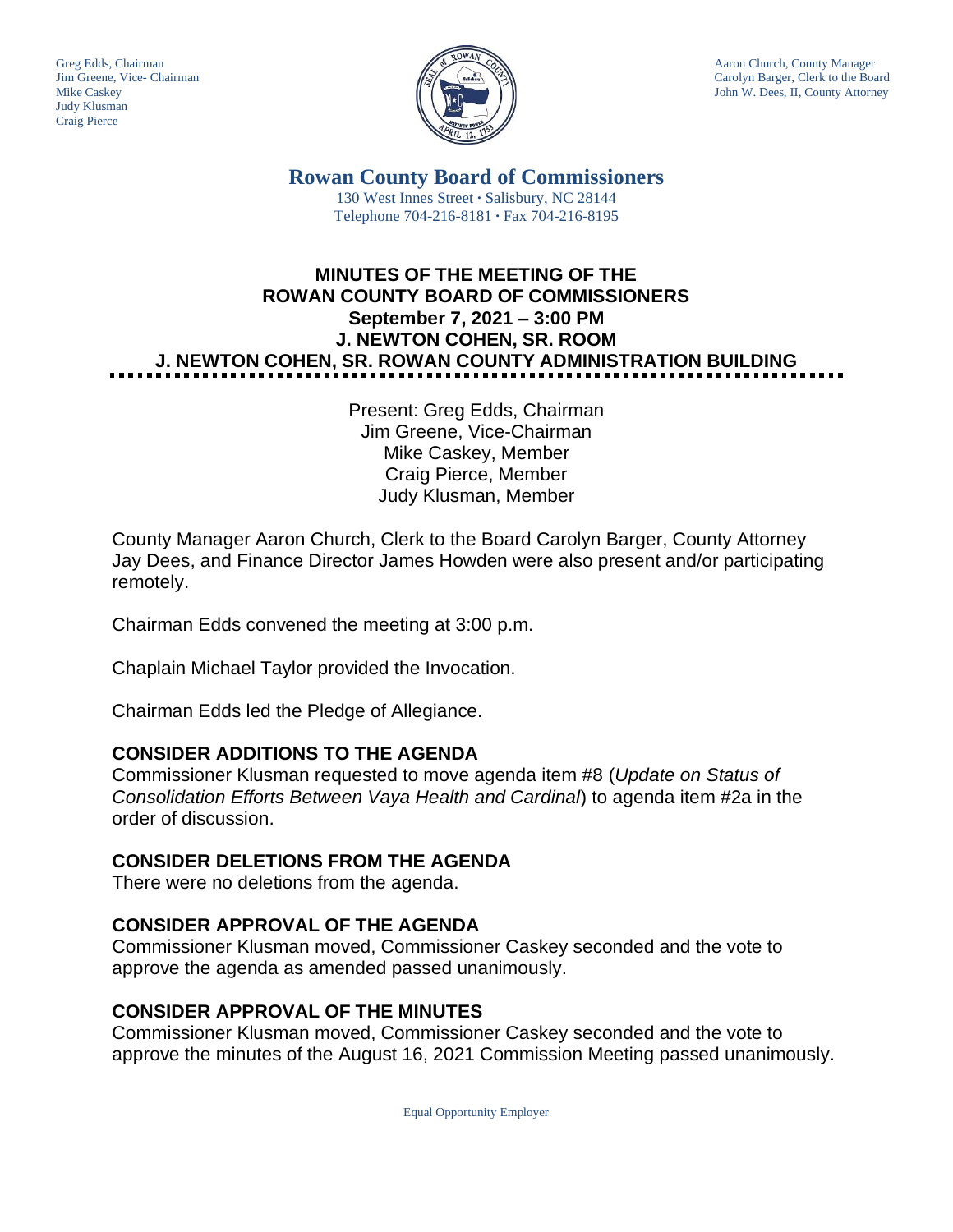# **1. CONSIDER APPROVAL OF CONSENT AGENDA**

Commissioner Klusman moved approval of the Consent Agenda. The motion was seconded by Commissioner Pierce and passed unanimously.

The Consent Agenda consisted of the following:

- A. Proclamation for Patriot Day A Day of Remembrance for September 11, 2001
- B. Proclamation First Responders Appreciation Day
- C. Proclamation For Constitution Week
- D. Proclamation For Library Card Sign-up Month
- E. Contract Between DSS and American Children's Home
- F. Contract #22179 Between DSS and Genesis A New Beginning
- G. Contract #22173 Between DSS and Masonic Home for Children Oxford, Inc.
- H. Cooperative Extension Grant Programs
- I. Release of RFP for Federal & State Lobbying Services
- J. Bi-weekly Environmental Health Report
- K. Contract Between Rowan County and Aviation Management Consulting Group
- L. FY21 5307 Urbanized Area Formula Grant Agreement
- M. Salisbury-Rowan Community Foundation Grant
- N. Mid-Carolina Regional Airport Holiday Observance
- O. Position Change Request
- P. Airport Fuel Discount Program
- Q. Schedule Public Hearing for Z 06-21: Ruth Fisher, for September 20, 2021
- R. Schedule Public Hearing for Z 07-21: Carolyn Withers, for September 20, 2021
- S. Purchase of Equipment for Landfill
- T. Schedule Quasi-Judicial Hearing for SUP 03-21: Kevin Settineri, for September 20, 2021
- U. Ambulance Franchise
- V. Purchase of Whole-Body Scanner
- W. Sign-On Bonus and Referral Program for ALS Providers
- X. Award Contract to Piner Appraisal for Tax Revaluation 2023
- Y. Permission to release RFP for Fleet Management Services
- Z. Purchase of Microsoft EA
- AA. Proclamation Honoring the 75th Anniversary of the Harold B. Jarrett American Legion Post 342
- AB. Schedule Public Hearing for September 20, 2021 for Incentive Agreement with NorthPoint Development

# **2. PUBLIC COMMENT PERIOD**

Chairman Edds opened the Public Comment Period to entertain comments from any citizens wishing to address the Board. With no one coming forward, Chairman Edds closed the Public Comment Period.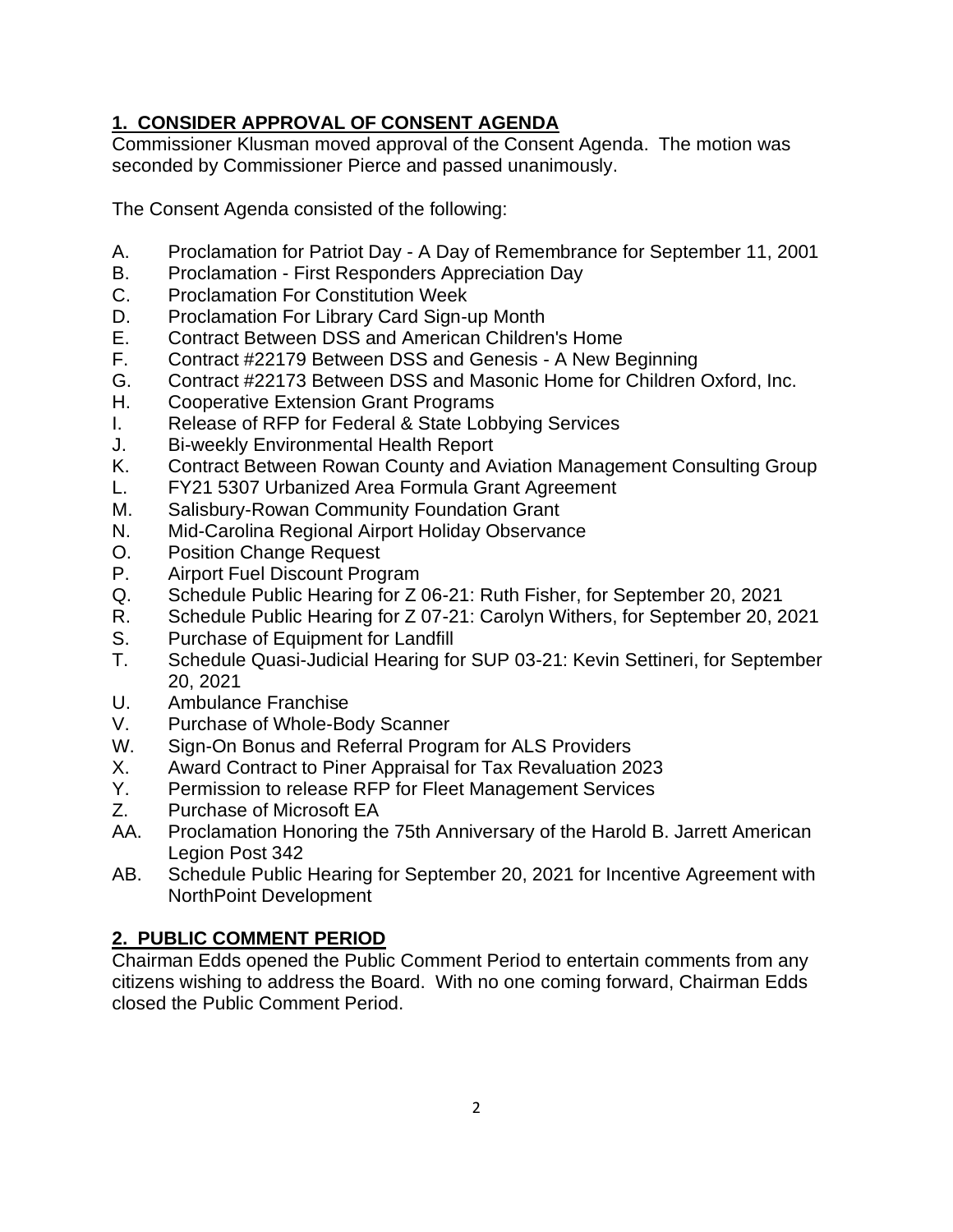#### **2a. UPDATE ON CONSOLIDATION EFFORTS BETWEEN VAYAHEALTH AND CARDINAL**

(Note: This item was moved from agenda item #8 in the order of discussion).

Brian Ingraham, Chief Executive Officer (CEO) of Vaya Health, discussed the merger with Cardinal. Mr. Ingraham provided a power point for the Board and discussed Vaya's strengths, as well as the consolidation transition planning. According to Mr. Ingraham, the transition would be seamless and be complete next year. All individuals would continue with the services and providers they were currently seeing. Additionally, quality Cardinal staff would stay in place to maintain continuity of care during the transition.

Mr. Ingraham highlighted the expansion of services and supports; comprehensive treatment to support the Department of Social Services and Department of Juvenile Justice involved children and families.

At this point, Mr. Ingraham introduced Brian Shuping, Executive Director of Community Relations, as well as Zack Shepherd, Care Coordination Manager, who would be the County's local contacts.

Continuing with the power point Mr. Ingraham compared the number of Vaya non-Medicaid members served in FY 2019-20 to the numbers served by other providers.

Mr. Ingraham stated Vaya was considered a statewide leader on the Department of Health and Human Services (DHHS) "Super Measures" and was one (1) of only two (2) LME/MCO's that had consistently met all required benchmarks.

In response to Chairman Edds and the fact that Rowan County would be surrounded by counties that had gone in other directions, Mr. Ingraham assured the Board the County would be getting the same service as other counties, regardless of location.

Chairman Edds thanked Commissioner Klusman for her work with Cardinal and with the Cardinal and Vaya merger. Chairman Edds said the County had been under tremendous pressure to make other decisions and he expressed hope that the County would verify to other counties Rowan had made a good choice.

Mr. Ingraham said Vaya was already making great progress and the Board should expect "good things".

## **3. PUBLIC HEARING: FY23 TRANSPORTATION GRANT APPLICATION DESCRIPTIONS AND AMOUNTS**

Airport and Transit Director Valerie Steele provided a power point for the Board as she discussed the FY 23 Transportation Grant Application. The North Carolina Public Transportation Division was accepting Transportation Program applications for FY 23 and the public hearing was to allow residents of the community an opportunity to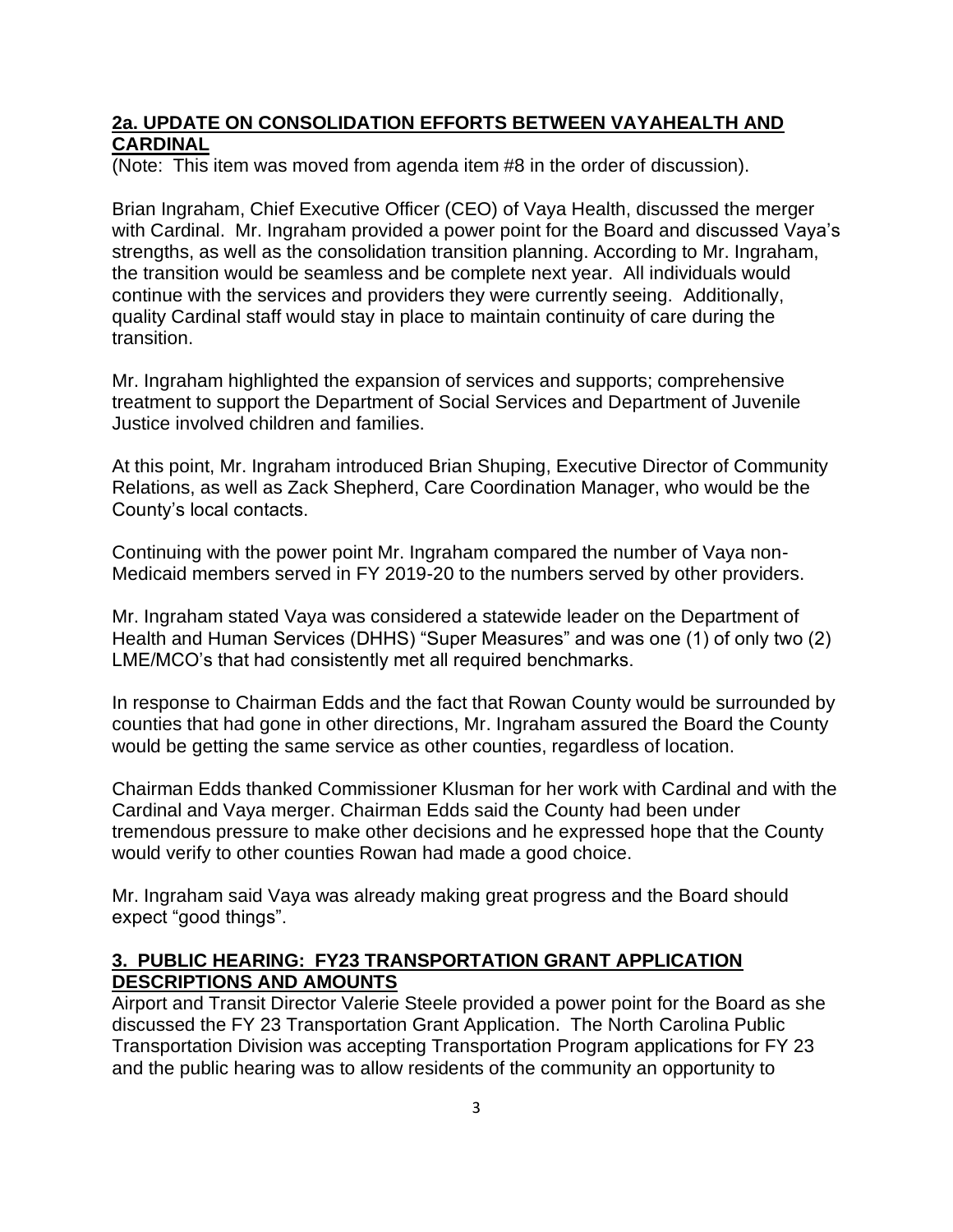comment on community transportation needs and the Rowan Transit System (RTS) grant applications.

Ms. Steele reported the Community Transportation Program (CTP) covered administrative costs, including salaries, travel, communications, utilities, advertising, and a secured parking lot. For the 5311 CTP funding, the County was requesting \$250,300 (\$212,755, 85% grant with \$37,545, 15% County match).

With regards to the 5310 State/Rural funds, the grant request was as follows:

- Enhanced Mobility of Seniors and Individuals with Disabilities
	- ▶ RVO, TLC, Dialysis-Rural
- Requesting \$385,000
	- $\geq$  \$192,500 (50% grant)
	- $\geq$  \$192,500 (50% match from contract revenue)
	- $\triangleright$  Dialysis-Rural (50% match from ROAP funding)

The 5310 State/Rural funds supported Rowan Vocational Opportunities, Inc. (RVO), Trinity Living Center (TLC) and Davita Kidney Care.

Combined Capital:

- Funding to replace two (2) raised roof vans and one (1) 20' light transit vehicle. All with lifts.
	- > No guarantee NCDOT approval
	- $\triangleright$  Delivery may be delayed
- Requesting \$211,520
	- $\geq$  \$190,368 (90% grant)
	- $\geq$  \$21,152 (10% County match)

The FY 23 Transit grant applications totaled \$846,820. Of the total, \$595,623 was grant funding; the County match was \$58,697 and contract revenue was \$192,500. All grant agreements would be brought back to the Board for official acceptance, the certification that funding was available, and the approval for signature by the County Manager.

Chairman Edds opened the public hearing to receive citizen input regarding the FY 23 Transportation Grant Application. With no one wishing to address the Board, Chairman Edds closed the public hearing.

Commissioner Pierce moved, Commissioner Greene seconded and the vote to approve the FY 23 Transportation Grant Applications passed unanimously (4-0). (Note: Commissioner Klusman had left the room without being excused and was therefore counted in the affirmative).

Commissioner Greene moved to adopt the CTP Public Transportation Program Resolution followed by a second from Commissioner Pierce. The motion passed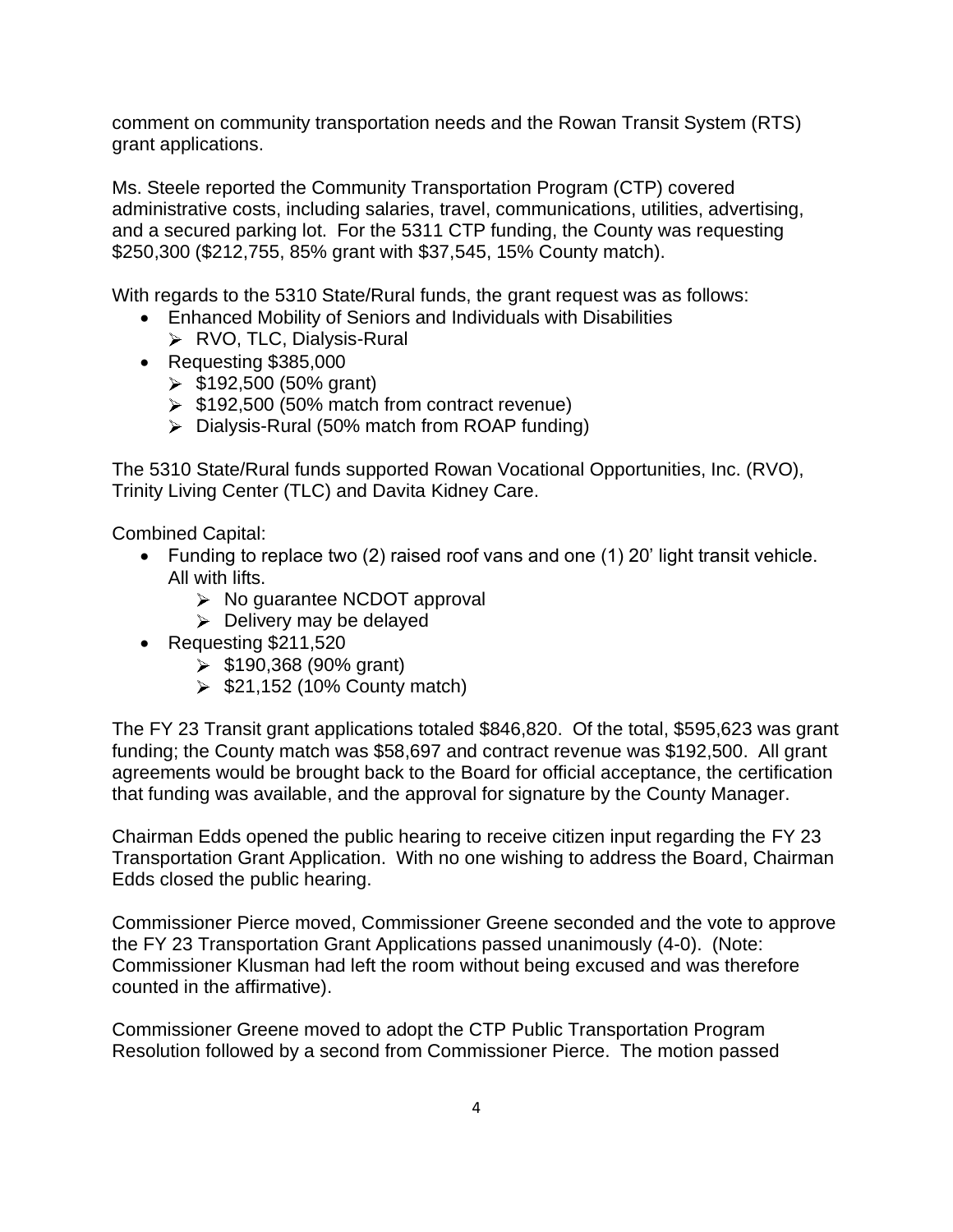unanimously. (Note: Commissioner Klusman had left the room without being excused and was therefore counted in the affirmative).

#### **4. Z 05-21 REAPER'S REALM, LLC [CONTINUATION FROM 8-16-21 MEETING]**

Planning Director Ed Muire said the Commission conducted a public hearing at its August 16, 2021 meeting and opted to table its decision on this item in favor of considering a temporary use permit application for the venue. The public hearing for this item was closed and since it was not re-advertised, no additional public comment should be received.

As suggested by the Commission, the applicant's agent, Albert Benshoff, submitted TEMP 01-21 for consideration by the Commission. TEMP 01-21 was an agenda item to be heard by the Board later in the meeting. Mr. Benshoff had not withdrawn the Z 05-21 application.

Mr. Muire said Planning Staff provided the same set of material as included for the August 16, 2021 public hearing for reference with the addition of the Noise Monitoring Survey.

Based on the information in the agenda packet, the request was from Reaper's Realm, LLC for a conditional district zoning request for all or a portion of four (4) parcels owned by TJ and Angela Jenkins. The request includes Tax Parcels 147-001; 147-004; 147- 006; and 147-116 which are located between Daugherty Rd and Old Linn Road.

The primary reason for the request was to obtain approval for the annual seasonal operation of events at Reaper's Realm Haunted House and Trail, which is classified as an Amusement Service and may only be petitioned for in the County's non-residential zoning districts (CBI, NB and IND).

Previous operation of Reaper's Realm as a seasonal Halloween event had been authorized through issuance of temporary use permits by the Commission in 2017 for a 2-year period and 2020 for 1 year only. In granting the 1-year permit, the Commission's directive advised the event needed to seek rezoning for continued future operation given its been an annual occurrence as opposed to "temporary".

At its July 26, 2021 meeting the Planning Board recommended denial of the Z 05-21 request. The Planning Board's Statement of Consistency and Reasonableness for consideration, states, "Z 05-21 is not consistent with the East Rowan Land Use Plan based on the following: It is an expansion of business that would conflict with surrounding residential uses and the proposed use would be a benefit to the owner at the expense of neighbors or community in regards to noise and traffic."

The suggested action for the Commissioners was to discuss the case and develop Statements of Reasonableness & Consistency and to vote on the Z 05-21 application.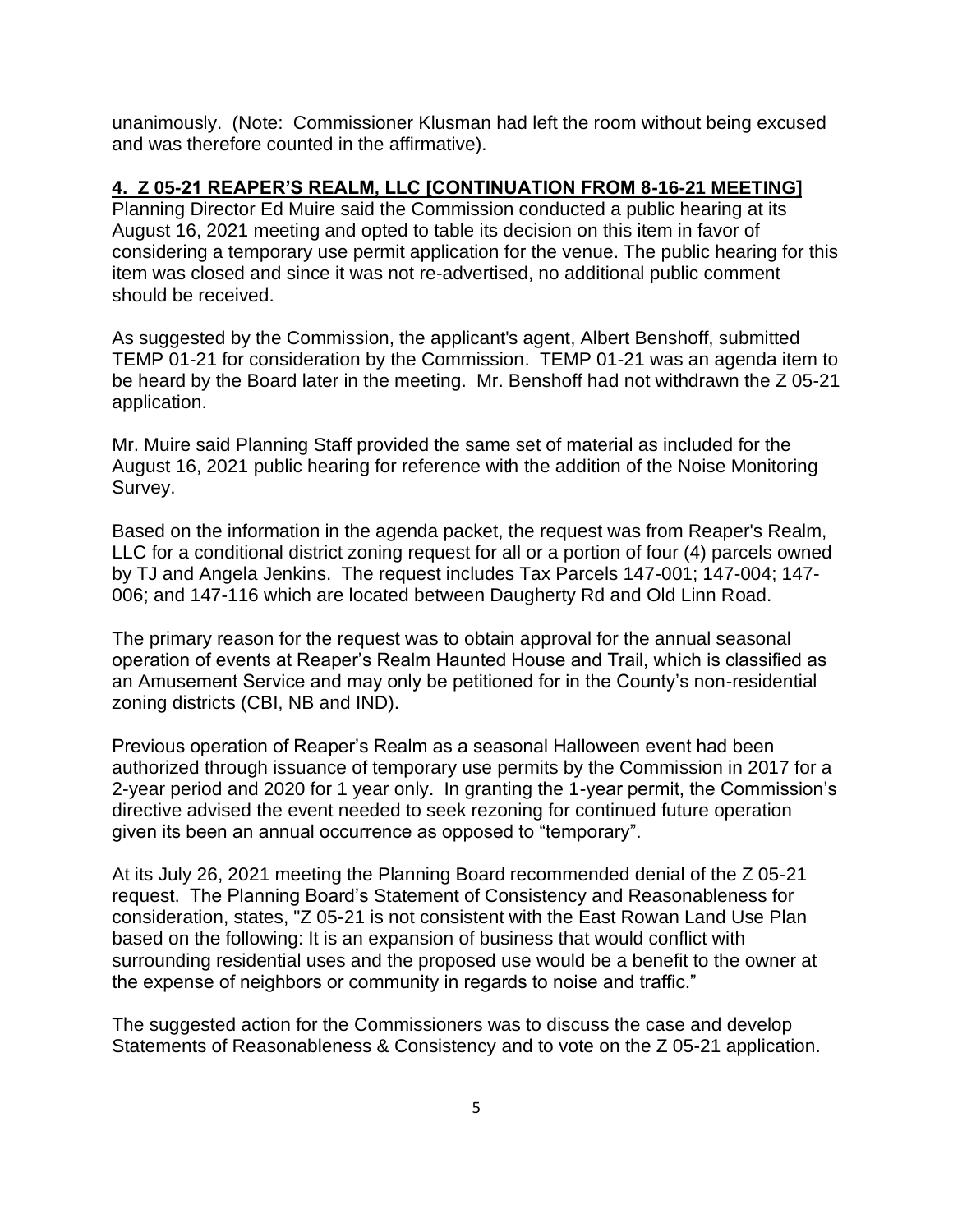County Attorney Jay Dees said the Board had closed the public hearing on August 16, 2021 and it was now up to the Board of Commissioners to discuss the substance of what was recalled from the public hearing and review the recommendations of Staff, the Staff Report, as well as the prior actions of the Planning Board. Mr. Dees said procedurally the Board should determine what it would like to do with regards to the Statements of Consistency and Reasonableness and whether the Board wanted to deny or approve the rezoning.

Chairman Edds asked if the Commissioners wished to hold further discussion. Chairman Edds said the Board was finishing the discussion and debate on the zoning request from the last meeting. Chairman Edds said there was a Temporary Use Permit (TEMP) request from Reaper's Realm scheduled for 6:00 p.m.

Chairman Edds moved to deny Z 05-27. Chairman Edds said the Planning Board's recommendation was to do the same. Chairman Edds continued by saying the Planning Board's Statement of Consistency and Reasonableness stated, "Z 05-21 is not consistent with the East Rowan Land Use Plan (LUP) based on the following: It is an expansion of business that would conflict with surrounding residential uses and the proposed use would be a benefit to the owner at the expense of neighbors or community in regards to noise and traffic."

Mr. Muire said the Board needed to adopt Statements of Consistency and Reasonableness and that the two (2) could be combined. Mr. Muire said the Statement just read by the Chairman was the Planning Board's. Mr. Muire explained that if the Commissioners heard anything else that might not have been addressed in the Statement, he would encourage the Commissioners to talk about it and add to the Statement(s).

County Attorney Jay Dees added that the Planning Board combined the two (2) Statements and if the Commissioners agreed with their assessment, the Commissioners could combine the Statements into one, as well.

The motion on the floor was seconded by Commissioner Klusman and passed unanimously.

Chairman Edds said the Board would take the matter back up as a Temporary Use at 6:00 p.m.

#### **5. CONDUCT QUASI-JUDICIAL HEARING FOR SUP 02-21: TAYLOR CLAY PRODUCTS**

The Chairman read the Chairman's Speech (Exhibit A) and declared the hearing for SUP 02-21 to be in session. Chairman Edds said the hearing would focus on an application submitted by Bryce Evans on behalf of Taylor Clay Products for a 7,875 square foot building expansion on Tax Parcel 408-020 located at 1225 Chuck Taylor Lane.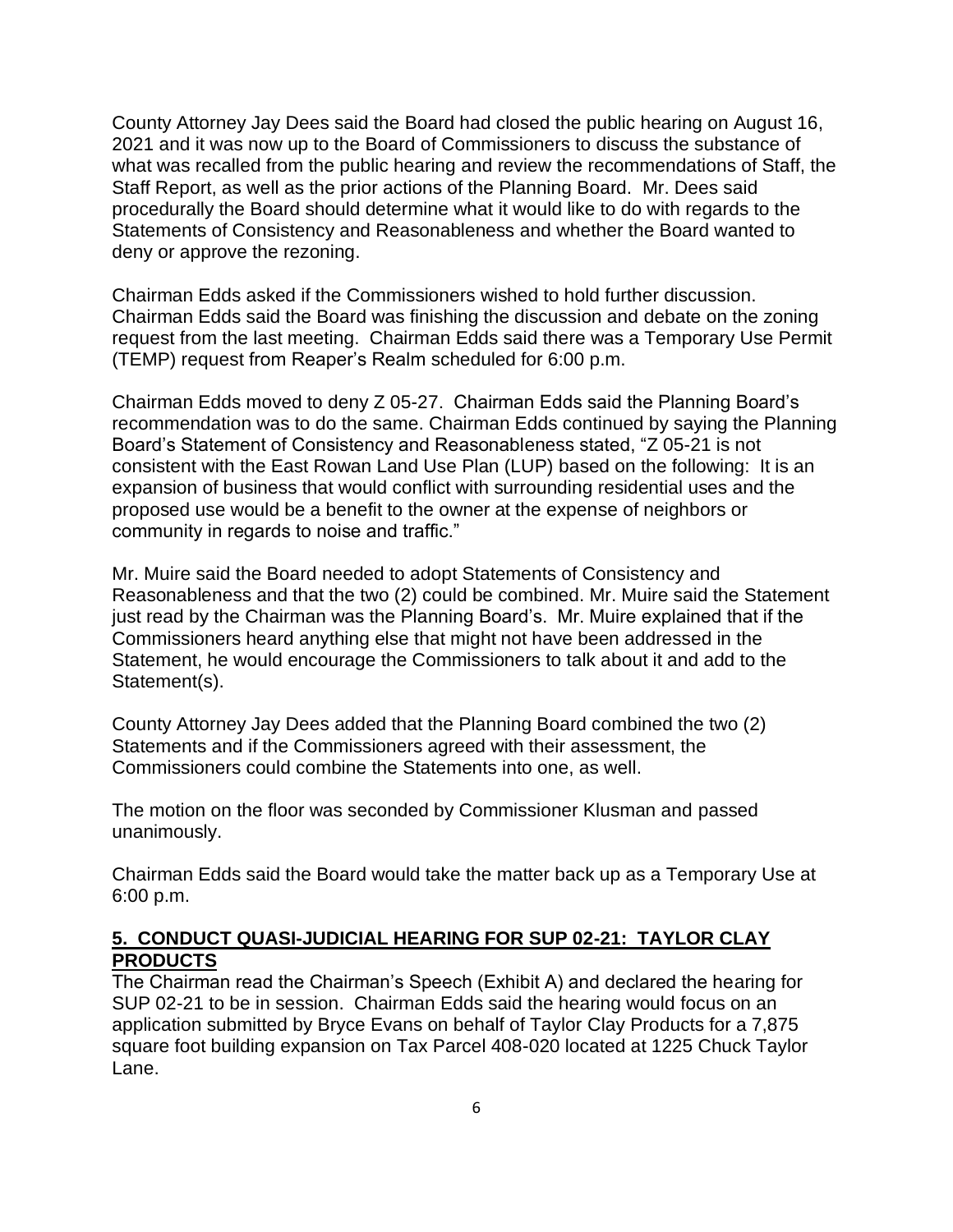The Clerk swore in those wishing to provide testimony in the case.

Assistant Planning Director Shane Stewart presented the Staff Report (Exhibit B) and also provided a power point (Exhibit C) to the Board to depict the site and surrounding areas. Mr. Stewart reported that Taylor Clay was seeking a Special Use Permit (SUP) to expand their existing brick manufacturing operation with a 7,875 square foot building addition. Per section 21-58 and 21-60 (3)(a), operations that are subject to a special use permit as identified by the table of uses (21-113) in the Zoning Ordinance require a special use permit for all new and expansion of existing operations. Taylor Clay received previous special use permits (formerly identified as conditional use permits) in 2002 and 2006 for the addition of a brick kiln and a new building addition respectively.

The SUP requirements for minimum lot size was five (5) acres for manufacturing uses and the site in question totaled twenty-nine (29) acres.

With regards to the location of structures, storage of materials, the requirement was that principal structures and storage of flammable / hazardous materials shall be two (2) times the required buffer. The proposed addition would be 110' to the nearest property corner, which is a parcel owned by Taylor Clay (parcel ID 408-079). The nearest property use was the Cabarrus Concrete batch plant at 1155 Chuck Taylor Lane. No buffer would be required between two (2) "heavy impact" uses.

Mr. Stewart continued to review the SUP requirements and Evaluation Criteria as outlined in the Staff Report (Exhibit B).

According to Mr. Stewart, public notice of the hearing was mailed on August 23, 2021 to eight (8) adjoining land owners (within 100 feet of the subject property) and a sign was posted on the property on August 25, 2021.

Mr. Stewart provided the Board with example Findings of Fact (Exhibit D) based on the criteria he had outlined in the Staff Report (Exhibit B).

Chairman Edds opened the public hearing to receive citizen input regarding SUP 02-21 and with no one coming forward, Chairman Edds closed the public hearing.

Commissioner Greene moved the development of the property in accordance with the proposed conditions will not materially endanger the public health or safety.

The fact as listed in the Example Findings (Exhibit D) was:

• The 7,875 square foot addition to the existing staff estimated 250,000 square foot facility will be subject to Building Inspections plan review and permitting.

The motion was seconded by Commissioner Pierce and passed unanimously.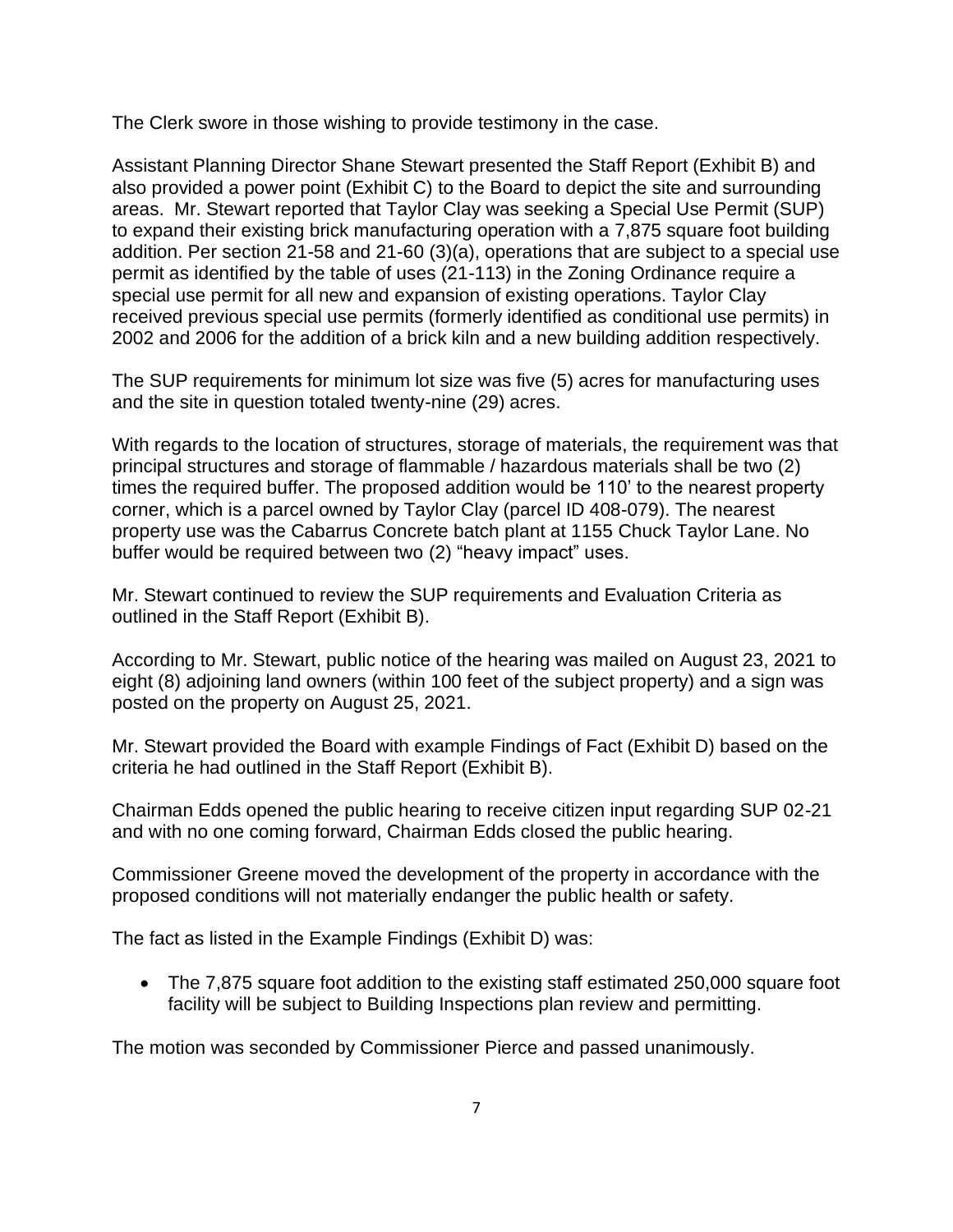Commissioner Greene moved that the development of the property in accordance with the proposed conditions will not substantially injure the value of adjoining or abutting property, or that the development is a public necessity.

The fact as listed in the Example Findings (Exhibit D) was:

• No material evidence was presented suggesting this request would injure property values.

The motion was seconded by Commissioner Pierce and carried unanimously.

Commissioner Greene moved that the location and character of the development in accordance with the proposed conditions will be in general harmony with the area in which it is located and in general conformity with any adopted county plans.

The fact as listed in the Example Findings (Exhibit D) was:

- According to the staff report, Taylor Clay Products began operation at this location in 1949.
- This request complies with all seven (7) specific special use standards designed to address impacts associated with heavy impact uses.
- The Eastern Rowan Land Use Plan identifies this property as a Commercial / Industrial Area and within the I-85 / US 29 corridor, both of which support the request.

The motion was seconded by Commissioner Pierce and passed unanimously.

Commissioner Pierce moved, Commissioner Greene seconded and the vote to approve SUP 02-21 carried unanimously.

## **6. PUBLIC HEARING: FY 19-20 HOME FUNDING INCREASE**

Planning Director Ed Muire said the Commission conducted a public hearing on March 18, 2019 to adopt its FY 19-20 HOME Action Plan. The funding amount advertised for its public hearing suggested the County would receive \$147,366 but due to changes in Consortium participation and HUD allocations, the County's allocation increased to \$192,081. The County received notice of this funding increase in May 2019.

Accordingly, the County budgeted the increase in funding (\$192,081) and administrative costs (\$11,525), but was not advised of the need to conduct another public hearing. Based on a similar occurrence of funding increase in the FY 21-22 application, Staff recommended the Commission schedule another public hearing to acknowledge receipt and acceptance of these programmed funds.

Notice of this public hearing was advertised in the Salisbury Post on Thursday, August 26, 2021.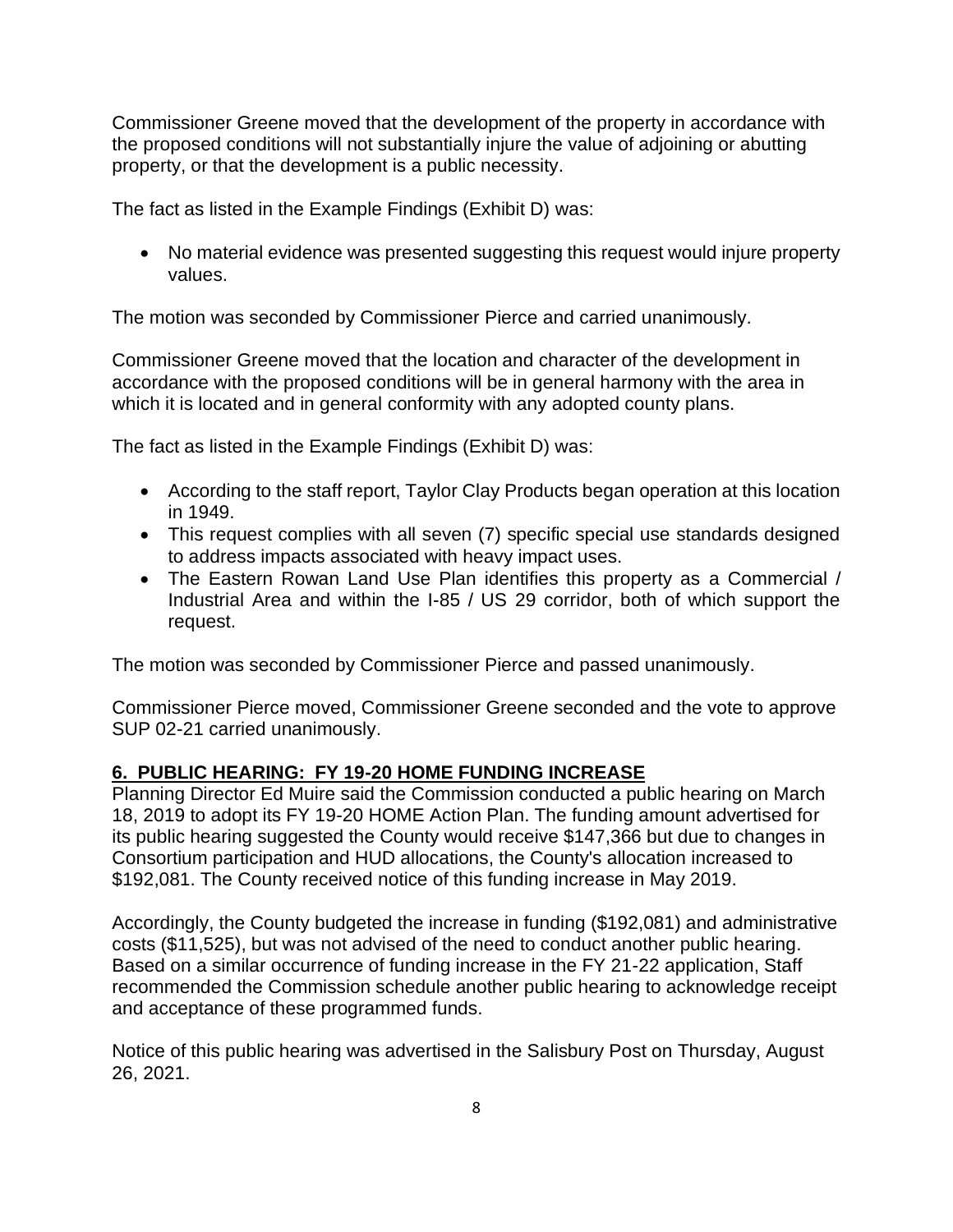Chairman Edds opened the public hearing to receive citizen input regarding the FY 2019-20 HOME funding increase. With no one wishing to address the Board, Chairman Edds closed the public hearing.

Commissioner Klusman moved to approve the FY 19-20 HOME Action Plan in the amount of \$192,081. The motion was seconded by Commissioner Pierce and passed unanimously.

Please note that following agenda item #7, Mr. Muire came back to the podium to ask the Board to clarify the approval for the FY 19-20 HOME Action Plan. A second motion was then made: Commissioner Klusman moved to authorize the County Manager and related Staff to sign the annual agreement on behalf of Rowan County once processed. The motion was followed by a second from Commissioner Pierce and carried unanimously.

#### **7. CONSIDER SNIA 06-21: FOLEY HOME SALES**

Assistant Planning Director Shane Stewart said Planning Staff received a Special Non-Residential Intensity Allocation (SNIA) request from Foley Home Sales, LLC to construct a 12,000 square foot shell building on Lot 3 of the recently developed Horsepower Park Subdivision. The property was addressed as 180 Nitro Alley Mooresville and referenced as parcel ID 230D-003. According to the property owner, the building would be upfitted for a race shop and warehouse use initially with other future tenants to follow thereafter (see enclosed site plan).

Mr. Stewart said approving the request would allow the project to exceed the administrative allowance of 12% built-upon area (e.g. buildings, pavement, gravel) limitation requirement of the Coddle Creek watershed and allow up to seventy (70) percent built-upon area for the project. A total of 10% of the watershed acres may be removed from the 12% limitation and permit up to 70% built upon area.

The applicant, Doug Foley, came forward in the event the board had any questions. Mr. Foley briefly discussed the plans for the project.

Commissioner Klusman moved, Commissioner Pierce seconded and the vote to approve SNIA 06-21 carried unanimously.

#### **8. UPDATE ON CONSOLIDATION EFFORTS BETWEEN VAYAHEALTH AND CARDINAL**

This update was moved to agenda item #2a in the order of presentation.

#### **9. BUDGET AMENDMENTS**

Finance Director James Howden presented the following budget amendments for the Board's consideration: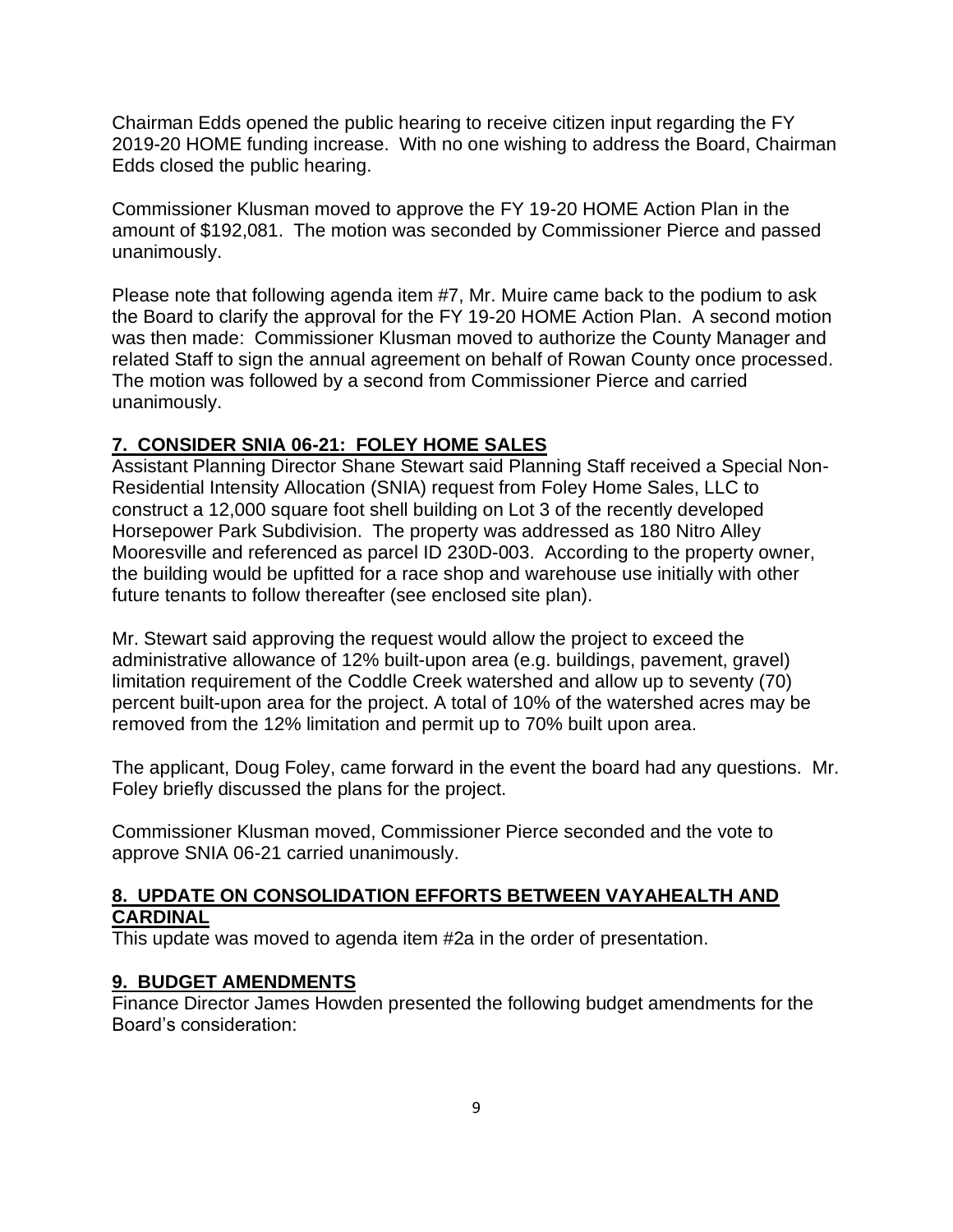- Social Services Budget HCCBG CARES Funding that expires September 30, 2021. \$38,524
- Health Department Disperse awarded funding from Agreement Addendum #361 ELC Reopening Schools SH Liaison. \$115,000
- Finance Budget for the Emergency Management FY 2021 Tier II Grant for Disaster Preparedness, accepted by the BOC on 4/19/2021. \$1,000
- Finance Budget the FY20 Homeland Security Grant Program awarded to Rowan County for the project entitled: Exercise-Lost at the Lake. This award was approved by the Commission on 10/19/20. \$35,000
- Budget the FY 20 Hazardous Material Emergency Preparedness Grant awarded to Rowan County for a HMEP project. This award was approved by the Commission on 10/29/20. \$9,600
- Finance Budget the FY19 Homeland Security Grant awarded to Rowan County. The grant was accepted by the Commission on 10/21/2019. \$29,217
- Sheriff Recognize funds from 2018 Justice Assistance Grant and budget to correct expense accounts to allow for approved purchases. \$14,778
- Finance Reduce Soil & Water's FY 22 Outdoor Educational Learning Grant budget to actual available. \$2,206
- Finance Budget the EMPG-S Disaster Relief Grant awarded by the NCDPS. Rowan County is responsible for a 50% match. \$17,569
- Finance Increase Cooperative Extension's Contracted Services to cover Rowan County's portion of the MOA and employment of Cody Craddick at NC AT&T. \$29,029
- Finance Recognize reserved funds from FY 2021 for Emergency Services. Reserved funds represent money received by a Department for a restricted purpose. The funds that have not been spent by year-end are budgeted for expenditure in the new fiscal year. \$24,925
- ES/Finance Requesting use of ARPA funds for PPE, cleaning supplies equipment for CCP program, temporary housing. \$243,000

Commissioner Pierce moved approval of the budget amendments as presented. The motion was seconded by Commissioner Caskey and passed unanimously.

## **10. CONSIDER APPROVAL OF BOARD APPOINTMENTS CENTRALINA WORKFORCE DEVELOPMENT BOARD**

David Hollars with the Centralina Workforce Development Board recommended that Desiree Dunston be appointed to replace a previous member, whose term was set to expire on June 30, 2022. If approved, Ms. Dunston would continue representation from the Health Care sector and she would be eligible for reappointment for a two-year term beginning on July 1, 2022.

Commissioner Klusman moved, Commissioner Greene seconded and the vote to appoint Desiree Dunston as requested passed unanimously.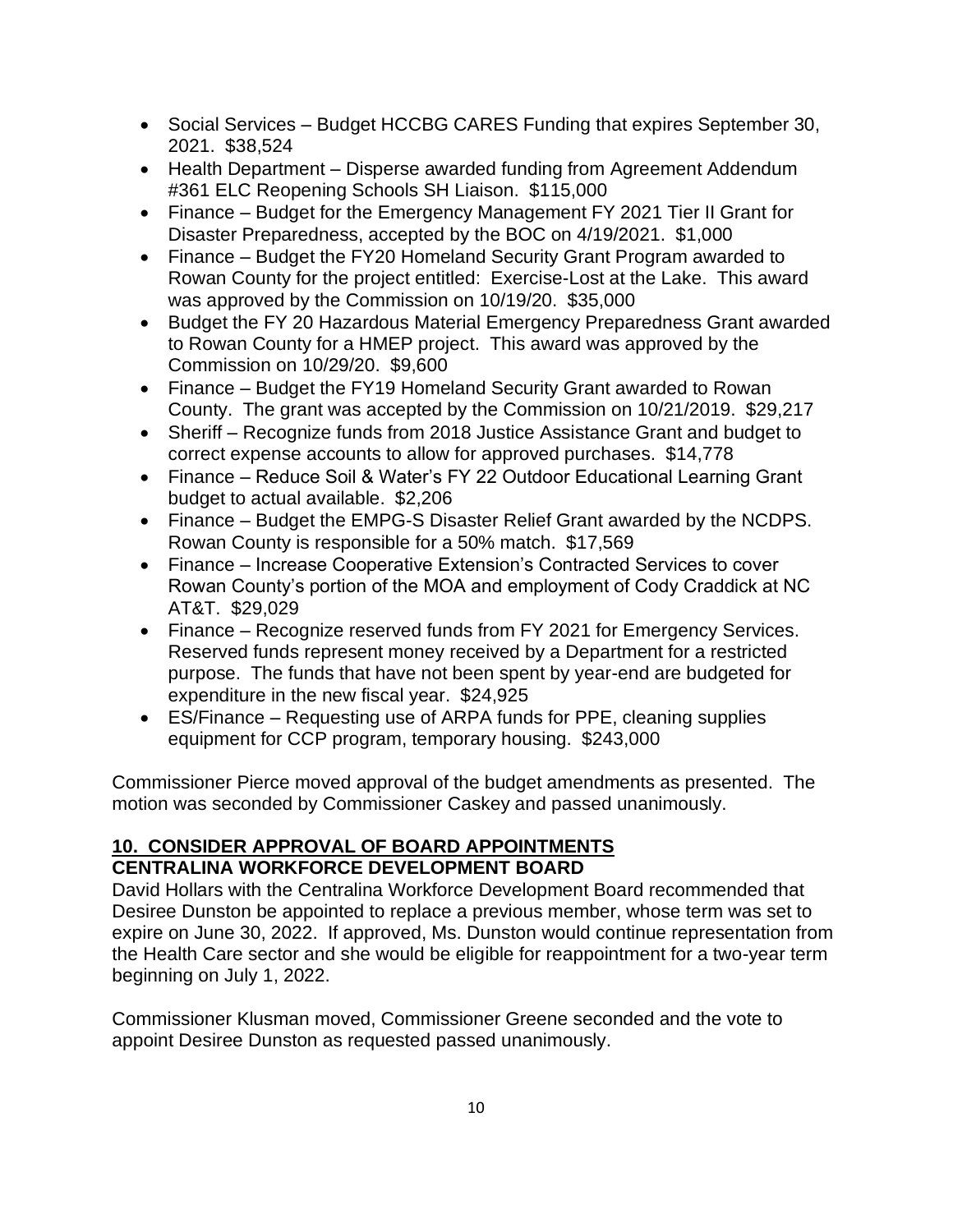#### **JUVENILE CRIME PREVENTION COUNCIL**

Carl Dangerfield applied to fill the vacant seat for a member of the Business Community. The term would expire June 30, 2022.

Commissioner Klusman moved the appointment of Carl Dangerfield followed by a second from Commissioner Caskey. The motion carried unanimously.

## **LOCAL EMERGENCY PLANNING COMMITTEE (LEPC)**

- Josh Bergeron, Salisbury Post Editor, applied to fill a vacant Media seat.
- Alyssa Harris, Rowan County Health Director, applied to fill a vacant seat for Environmental/Health/Transportation.
- Michael Hedrick with the North Carolina Department of Transportation, applied to fill another vacant seat for Environmental/Health/Transportation.

The LEPC has approved and recommends these appointments. There are no term ending dates for the members of this Committee.

Commissioner Klusman moved the appointment of Josh Bergeron, Alyssa Harris and Michael Hedrick. The motion was seconded by Commissioner Caskey and passed unanimously.

## **ROWAN COUNTY PLANNING BOARD**

Greg Hannold's first term on the Planning Board will expire on September 30, 2021 and he has applied for reappointment.

An application was also received from Joseph Strickland; however, there are no other vacancies at this time.

The selected applicant's term would be for three (3) years and expire September 30, 2024.

Commissioner Caskey moved the reappointment of Greg Hannold. The motion was seconded by Commissioner Pierce and carried unanimously.

## **Chairman Edds recessed the meeting at 3:57 p.m.**

## **Chairman Edds reconvened the meeting at 6:00 p.m.**

At this point, Chairman Edds said the County Attorney had raised a point of order regarding the zoning hearing for Z 05-21 in that the Board needed to make some findings to support the motion to adopt the Board's Statements of Consistency and Reasonableness.

• Chairman Edds said with regards to the Statement of Consistency, the request for CBI rezoning is not consistent with the I-85 South Corridor Plan commentary that more separation is needed between residential uses and business and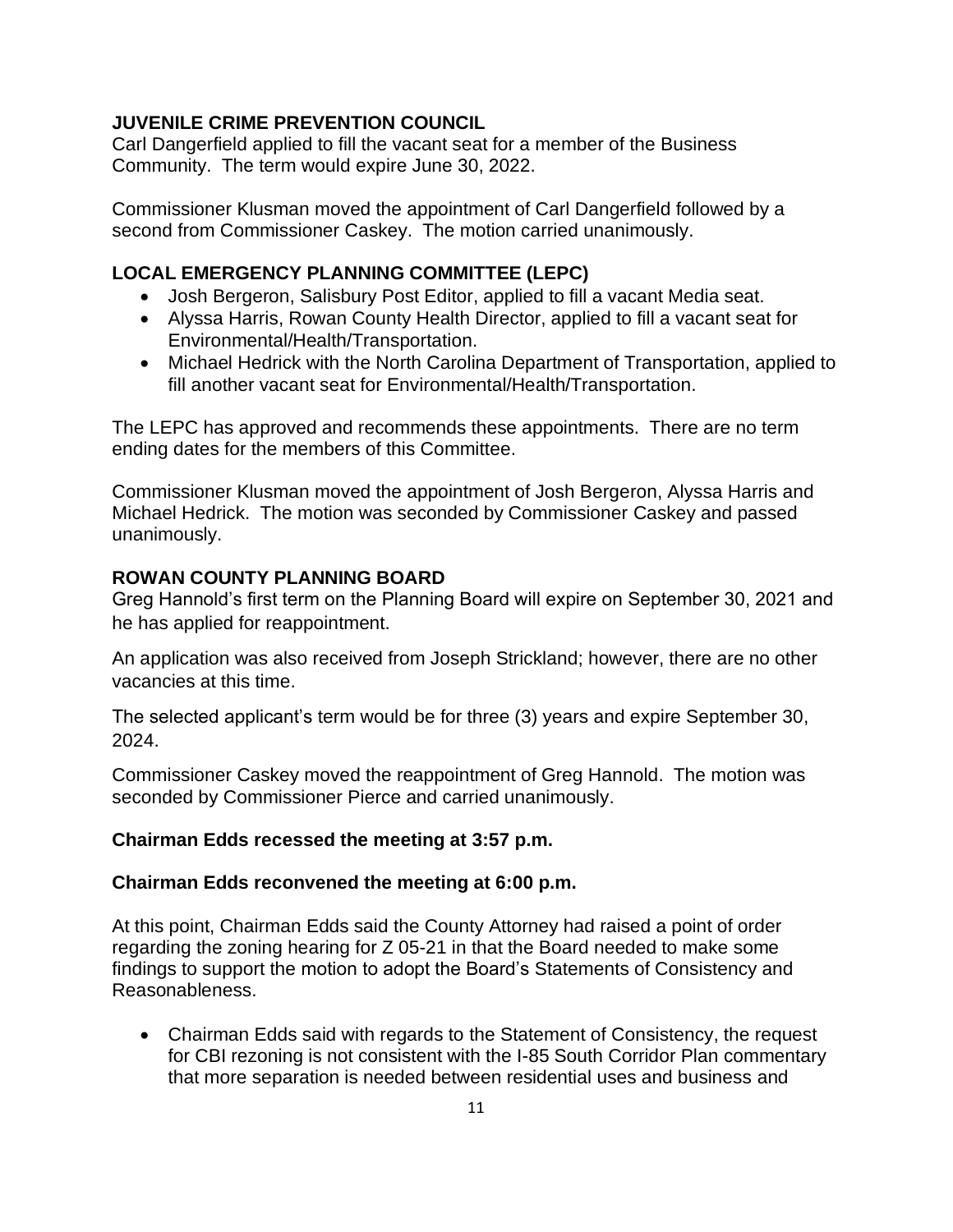industrial uses. Likewise, the request is not consistent with East Rowan Land Use Plan recommendation that proposals for expansion of existing businesses that minimize conflict with surrounding residential uses through design standards or impact mitigation techniques are encouraged in the Planning area.

• With regards to the Statement of Reasonableness, Chairman Edds said the surrounding areas are predominantly residential and the Planning Board's adopted Statement of Reasonableness says Z 05-21 is not consistent with the East Rowan Land Use Plan based on the following: It is an expansion of business that would conflict with surrounding residential uses and the proposed use would be a benefit to the owner at the expense of neighbors in the community in regards to noise and traffic. If changed to CBI, three (3) of the applicant's proposed uses for the property are compatible with the RA District but the proposed use as an amusement and recreation service is not allowed in the RA District and lack of sufficient road frontage for the applicant's property would limit the non-residential structures square footage to 2,000 if permits had been obtained. The property is not in compliance with RA standards now.

Chairman Edds offered the findings as a motion to support the Statement of Consistency and the Statement of Reasonableness. The motion was seconded by Commissioner Greene and passed unanimously.

#### **11. 6:00p.m. TEMP 01-21: REAPER'S REALM HAUNTED HOUSE AND TRAIL [PUBLIC COMMENT]**

Chairman Edds announced that staff was dealing with some technical issues regarding the projector and the audience would be unable to see the presentations via the overhead screen. Chairman Edds said audience members could use the Zoom application via their cell phones to see the power points that would be provided.

Planning Director Ed Muire reported that Albert Benshoff of The Brough Law Firm, PLLC, submitted a Temporary Use Permit (TEMP) application on behalf of Reaper's Realm Haunted House, LLC (RR) to operate a haunted house and trail for the Halloween 2021 season on property owned by Tony and Angela Jenkins. The property, further described as Tax Parcel 147-001 /004 /006 /116 and 145 was located between Old Linn and Daugherty Roads and primarily accessed by private right-of-way identified as Shuffler Woods Road.

The property was zoned RA. Included in the TEMP 01-21 application were the requested dates and hours of operation, fifteen (15) suggested conditions offered by the applicant and a generalized site plan of operations.

Following the Commission's action on August 16, 2021 to table its decision regarding the Reaper's Realm Haunted House and Trail Conditional District Z 05-21 rezoning application, along with a directive for the applicant to prepare a Temporary Use Application for consideration, representatives from the North Carolina Department of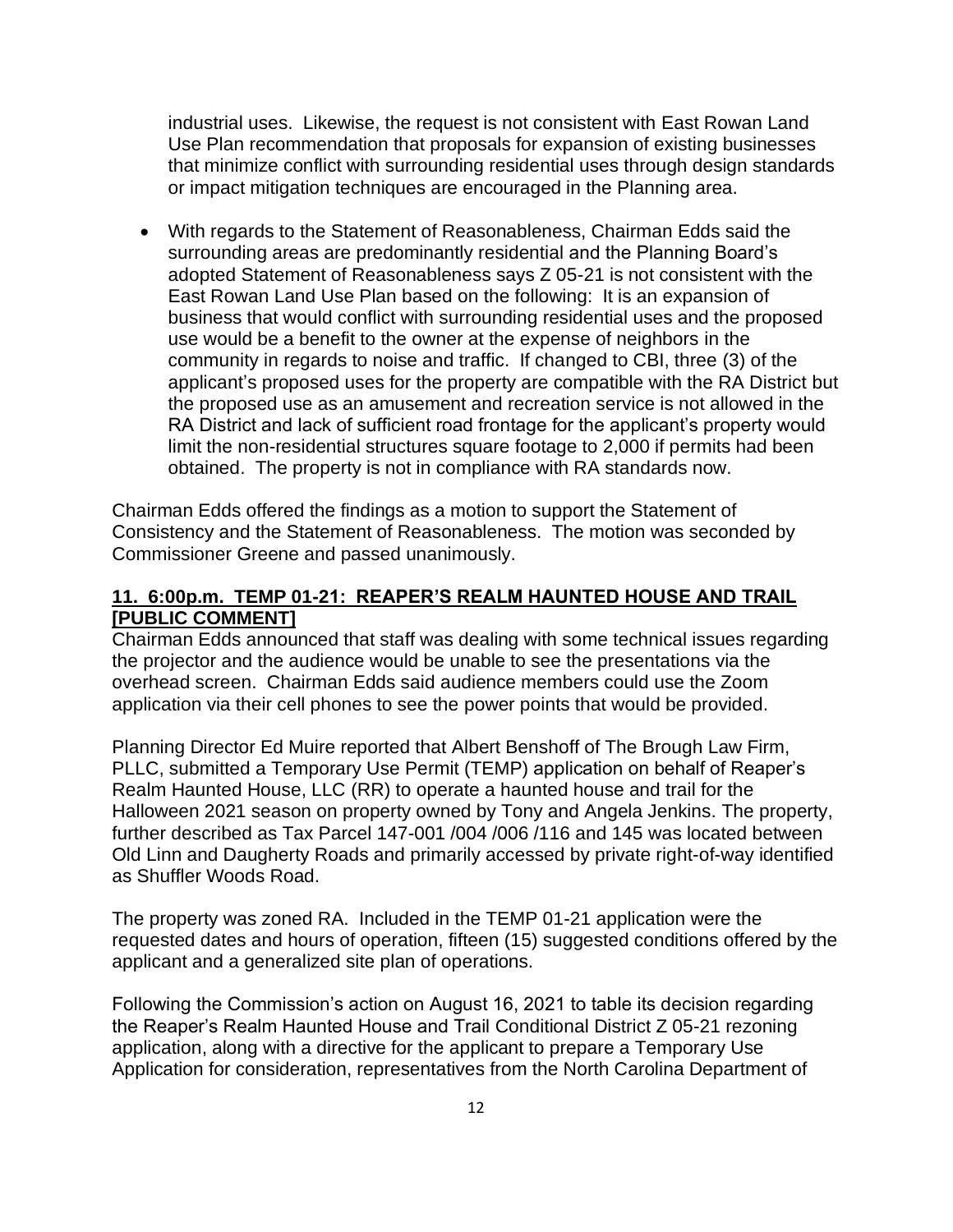Labor and Rowan County Departments of Fire Marshal, Building Inspections and Planning met on site to view the buildings and trail utilized in the Reaper's Realm Haunted House and Trail on August 23, 2021.

The intent of the visit was to determine which structures used in the "haunt" had obtained permits and identify those that needed permits and / or plan review to be deemed "code compliant".

Below is a list of the structures on site, which were assigned a number and the corresponding column indicates its status from a compliance perspective based on an understanding of how the structures are used in the haunt.

| <b>Structure</b> | <b>Name</b>            | <b>Building</b> | <b>Building</b> | <b>Electrical</b> | <b>Fire</b>       |
|------------------|------------------------|-----------------|-----------------|-------------------|-------------------|
| <b>Number</b>    |                        | <b>Plan</b>     | <b>Permit</b>   | <b>Permit</b>     | <b>Inspection</b> |
| 1.0              | <b>Haunted House</b>   | Approved        | Approved        | Approved          | Approved          |
| 1.1              |                        | Required        | Needed          | <b>Needed</b>     | Needed            |
| 1.2              | Gift Shop/ATM          | Required        | Needed          | <b>Needed</b>     | <b>Needed</b>     |
| 1.3              |                        | Required        | Needed          | <b>Needed</b>     | Needed            |
| 1.4              | Concessions            | Required        | Needed          | <b>Needed</b>     | Needed            |
| 2.0              | Granny's Place         | Required        | Needed          | <b>Needed</b>     | Needed            |
| 4.0              | <b>Storage Trailer</b> | Required        | Needed          | <b>Needed</b>     | Needed            |
| $6.0 - 6.3$      | Asylum                 | Approved        | Needed          | Needed            | Needed            |
| 6.4              |                        | Required        | Needed          | Needed            | Needed            |
| 7.0              | Slaughterhouse         | Approved        | Needed          | Needed            | Needed            |
|                  | 1 & 2                  |                 |                 |                   |                   |
| 7.1              | Junkyard               | Required        | Needed          | Needed            | Needed            |
|                  | <b>Building</b>        |                 |                 |                   |                   |
| 7.2              | Skinning               | Required        | Needed          | Needed            | Needed            |
|                  | <b>Building</b>        |                 |                 |                   |                   |
| 7.3              | Mineshaft              | Required        | Needed          | <b>Needed</b>     | <b>Needed</b>     |
| $8.1 - 8.3$      |                        | Required        | Needed          | Needed            | Needed            |

Mr. Muire said he believed the applicant would provide information later in the meeting about removing and/or placing padlocks on some of the structures.

Mr. Muire said the applicant provided the tour for the inspections and afterwards, a follow-up letter was sent to Mr. Jenkins and his attorney to advise as to the status of the inspections, plan review process, etc., if he chose to take this route.

When looking at the application, Mr. Muire said the applicant asked for 15 days of operation starting September  $24<sup>th</sup>$ . Mr. Muire highlighted the proposed dates and hours of operation.

Mr. Muire showed the site plan, which was also included in the agenda packet, and he pointed out there was no access via Old Linn Road.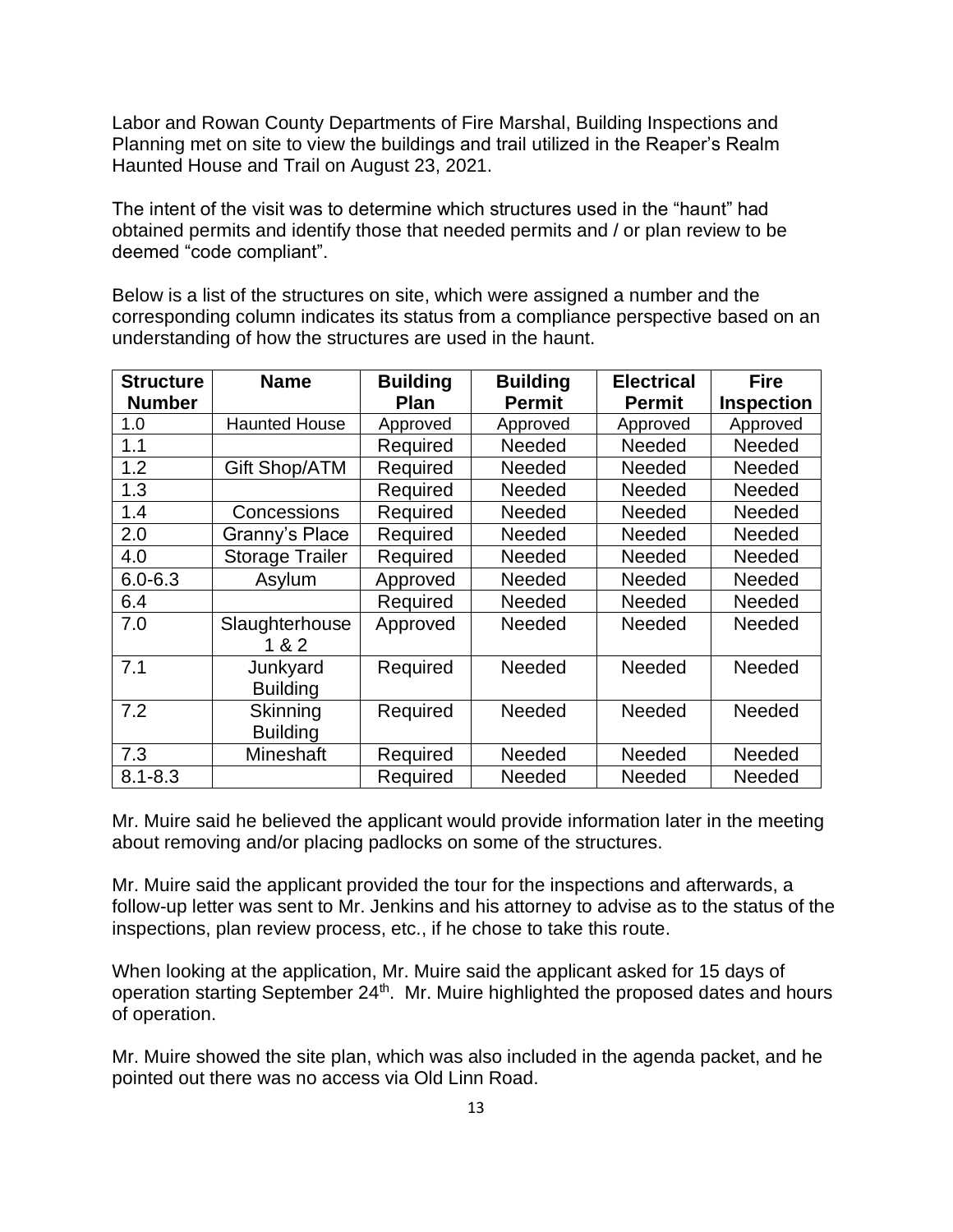The suggested conditions by Staff were outlined by Mr. Muire as follows:

- 1. Close operations and have attendees off the premises by midnight.
- 2. Have an ambulance on site for dates and hours of operation requested for the Halloween season and provide executed contract with Rowan County Rescue Squad.
- 3. Have at least five (5) municipal or county law enforcement officers and five (5) private security guards with NC Private Protective Services Board certification on-site during operating hours.
- 4. Provide proof and amount of liability insurance.
- 5. Provide permit or approval documentation from the NC Department of Labor for use of the Vortex.
- 6. Have the EI Group obtain decibel measurements at 10:00 pm on Halloween night (October 31, 2021) at each of the sites in the Project ID: IHCH210078.00 report submitted as an exhibit in the Z 05-21 application. Provide the results of this documentation to the Rowan County Planning Department by November 30, 2021.

Mr. Muire noted item #6 would not be required (decibel measurements) since the rezoning application was denied.

- 7. Obtain all necessary building and fire code related plan review(s), permits and inspections for all structures used in the haunt prior to the first event of the 2021 Halloween season occurring.
- 8. All parking shall be provided on-site and not along Daugherty or Shuffler Woods Roads.
- 9. An emergency access lane on Shuffler Woods Road shall be provided and available at all times during operation to allow for emergency vehicle access.
- 10.TEMP 01-21 is for the 2021 Halloween season only and no other one (1) or two (2) day public events are allowed.
- 11.No alcohol sales allowed on site by the owners or others.
- 12.Have Vortex locate in the Haunted House permitted and inspected by the NC Department of Labor prior to operation.
- 13.Have the Rowan County Fire Marshal inspect and obtain an approved Fire Code Operations Permit for the overall venue.
- 14.Property owners, Tony and Angela Jenkins, should consent to these conditions and any others added by the Commission, in writing.

Mr. Muire said the Board had broad authority in considering, approving or denying the application. Mr. Muire said the Board could modify or supplement any of the above conditions. In determining whether to issue the permit, approve deny or table, the conditions should satisfy the findings in Section 21-281(s), which state:

- 1. Use will not endanger the public health, safety or general welfare;
- 2. Use will not have a substantial negative impact on adjoining parties;
- 3. Use will be approved for a specific period of time not to exceed two (2) years.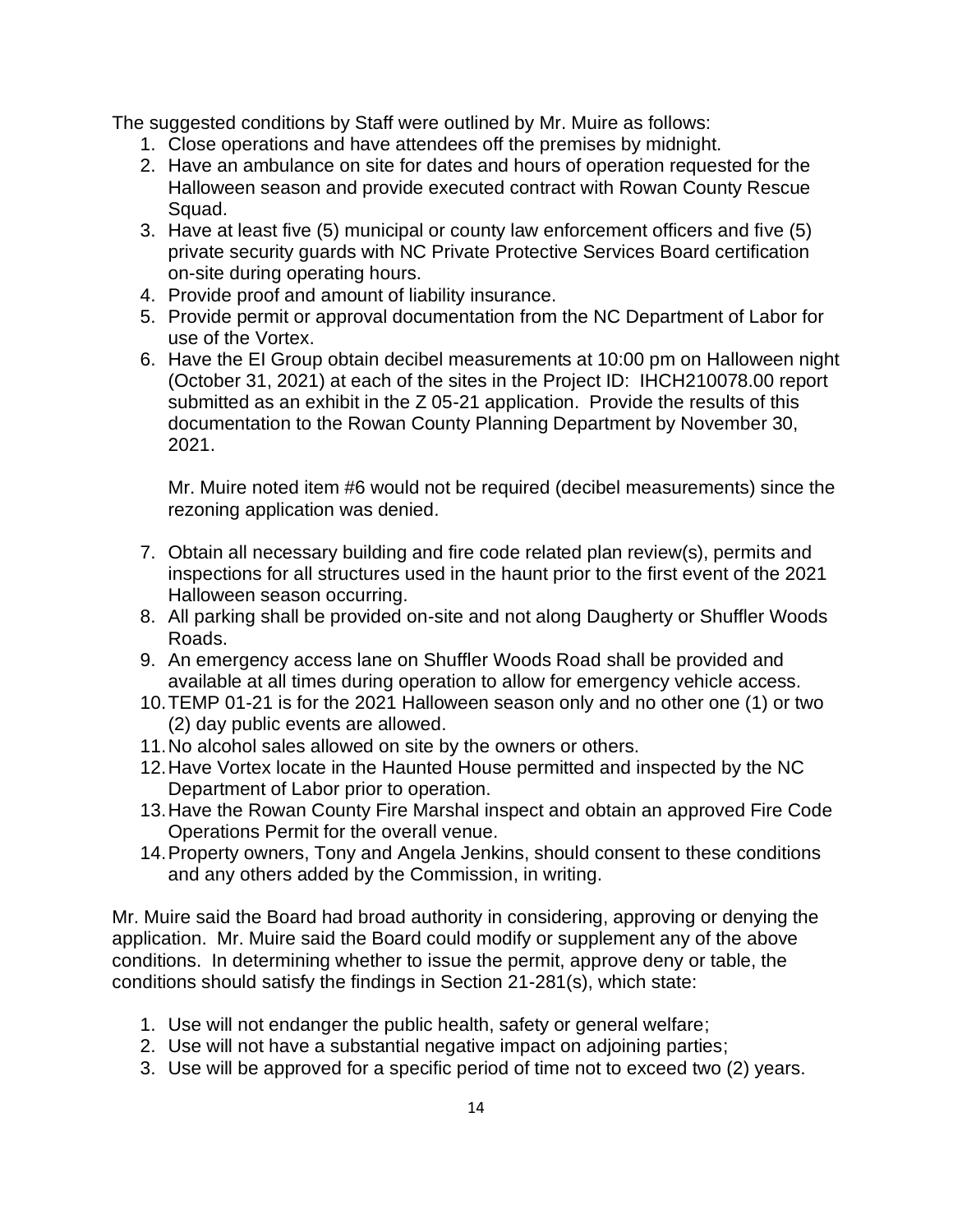Mr. Muire said the hearing was a courtesy hearing and the notice provided to adjoining property owners noted there would be 10 minutes for the applicant to make their case and the same would be allotted for the public.

Commissioner Klusman asked if the County had the authority to enter the premises at any time during operating hours if RR were to receive approval for the temporary permit. County Attorney Jay Dees responded the County would be allowed to access the property to inspect and verify compliance with the conditions. Mr. Dees said the County typically reached out to an owner to make the accommodations during regular business hours.

Commissioner Greene asked if there was sufficient time between now and the event to get the permits. Mr. Muire responded that he did not have anything to do with inspections; however, he thought the majority of items to cause delays for Mr. Jenkins was having the engineered plans submitted for plan review. Once the plans were approved, Mr. Muire anticipated the approval and permits would happen pretty quickly.

Chairman Edds said the Board held public comment on the matter during the prior rezoning hearing and the Board opted to limit time for the current permit application. Chairman Edds said ten (10) minutes would be allotted to the applicant or his representative and ten (10) minutes would follow for public comment.

• Attorney Al Benshoff, representing the client, provided a handout that contained the application, Mr. Jenkins' proposed conditions, and staff's conditions.

Mr. Benshoff requested the Commissioners turn to page 8 of the handout where the applicant was willing to add two (2) new conditions below that had been suggested by County Attorney Jay Dees:

New: 16. Applicant Will Not Apply for Another Temporary Use Permit At The Shuffler Woods Road Properties. This would be the last time RR operates at this property.

New: 17. Applicant Consents to Entering A Temporary Restraining Order in Rowan Superior Court if Conditions Are Violated.

Mr. Benshoff said Mr. Muire had explained there were three (3) findings the Commission must make when granting a temporary use permit. Mr. Benshoff discussed how the conditions speak to and answer the criteria/conditions.

Using a power point, Mr. Benshoff reviewed a table that highlighted which conditions showed the proposed use would not endanger the public's health, safety and welfare.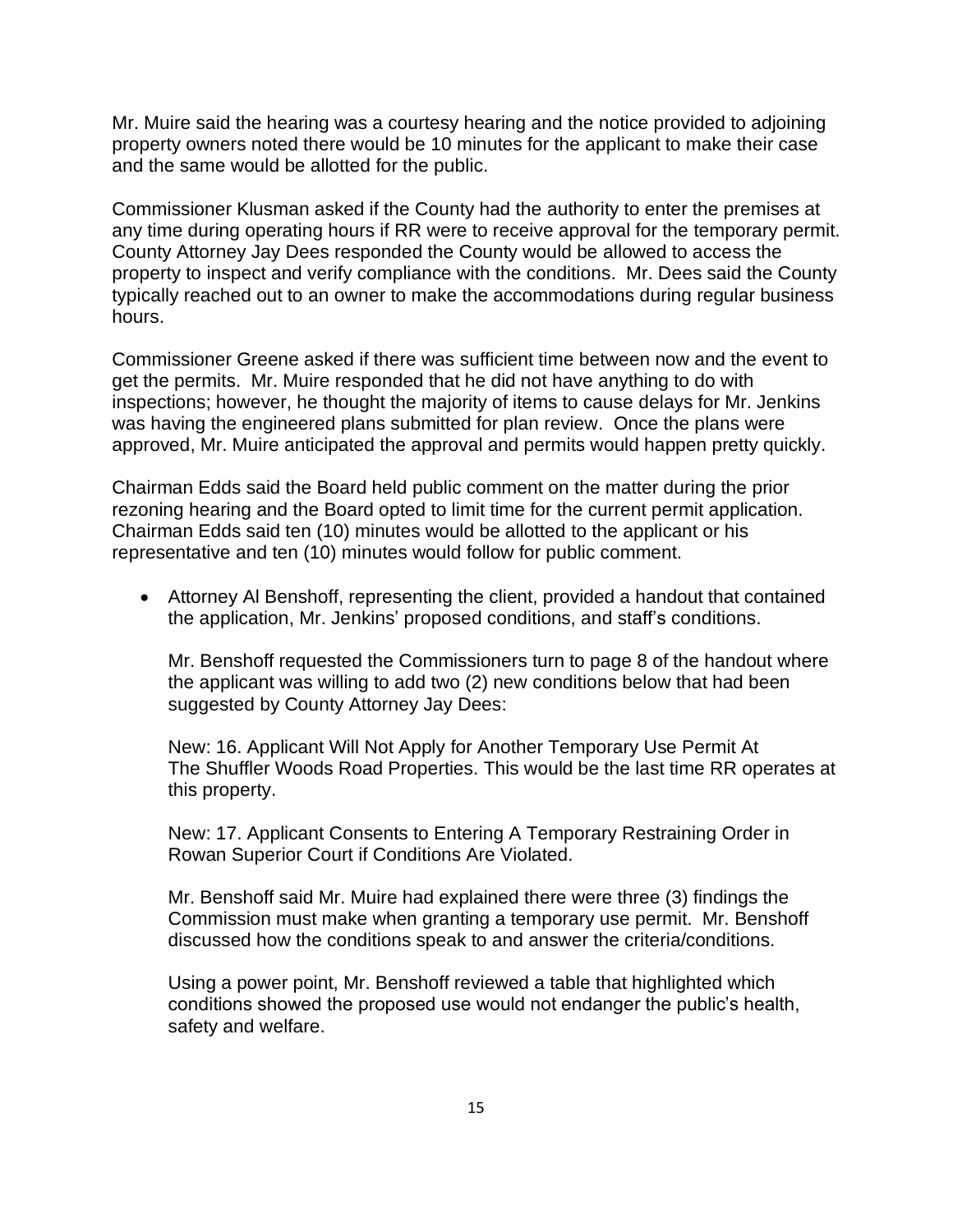| <b>CONDITIONS</b>                  | <b>DESCRIPTION</b>                                            |  |  |
|------------------------------------|---------------------------------------------------------------|--|--|
| <b>Staff Conditions 3</b>          | Hire 5 LEOs + 5 private security guards                       |  |  |
| <b>Applicant Condition 4</b>       |                                                               |  |  |
| Staff 2, Applicant 1               | Rowan Rescue ambulance and crew on site                       |  |  |
| Staff 4, Applicant 11              | Proof of Liability insurance coverage                         |  |  |
| Staff 9, Applicant 8               | Widen Shuffler Woods Road to 24 feet                          |  |  |
| Staff Conditions 5 and 12          | Obtain NC Department of Labor Permit re: Vortex               |  |  |
| Staff 7, Applicant 14              | Obtain Building and Fire Code Permits for all structures used |  |  |
|                                    | in the Haunt                                                  |  |  |
| <b>Applicant Condition</b>         | Provide a signed Temporary Restraining Order to be used if    |  |  |
| New - County Attorney's Suggestion | Applicant violates conditions                                 |  |  |
| Applicant Conditions 5, 6, 7       | No walk-in customers, No drop-offs. No unescorted minors      |  |  |
|                                    | without adult 18 or older                                     |  |  |
| Staff 6, Applicant 10              | Noise per County Ordinance. Another noise study               |  |  |
|                                    | unnecessary as applicant will not apply for another Temporary |  |  |
|                                    | Use Permit.                                                   |  |  |
| Staff 8, Applicant 9               | All parking on-site                                           |  |  |
| Staff 13, Applicant 13 and 14      | Fire Marshal inspect and permit                               |  |  |
| Staff 11                           | No alcohol sales                                              |  |  |

With regards to the conditions that the proposed use would not having a substantial negative impact on the adjoining properties, Mr. Benshoff highlighted the following:

| <b>CONDITIONS</b>                      | <b>DESCRIPTION</b>                                            |  |  |
|----------------------------------------|---------------------------------------------------------------|--|--|
| Staff 10, Application                  | Temporary Use Permit for 2021 Halloween Season Only           |  |  |
| <b>NEW Applicant Condition (County</b> | Applicants will NOT apply for a Temporary Use Permit for this |  |  |
| Attorney's suggestion)                 | site again                                                    |  |  |
| Staff 1, Application                   | Staff recommends closing at midnight; Applicant suggests      |  |  |
|                                        | 10:00 p.m. on October 24, 28, 31 and 12:30 a.m. other nights  |  |  |
|                                        | with speakers and noise turned off at midnight.               |  |  |
| Staff 11                               | No alcohol sales                                              |  |  |
| Applicant 12                           | Lighting, all lights directed inward                          |  |  |
| Staff 13, Applicant 13 and 14          | Fire Plan                                                     |  |  |
| Applicant 15                           | <b>Sanitation Plan</b>                                        |  |  |
| Applicant Conditions 5,6,7             | No walk-in customers, No drop-offs. No unescorted minors      |  |  |
|                                        | without adult 18 or older                                     |  |  |
| Staff 6, Applicant 10                  | Noise per County ordinance. Another noise study               |  |  |
|                                        | unnecessary as applicant will not apply for another Temporary |  |  |
|                                        | Use Permit                                                    |  |  |
| Staff 8, Applicant 9                   | All parking on-site                                           |  |  |
| <b>Applicant Condition New. County</b> | Provide a signed Temporary Restraining Order to be used if    |  |  |
| Attorney's suggestion.                 | Applicant violates conditions                                 |  |  |

According to Mr. Benshoff, the third finding to be made by the Board was a given in that the use would be approved for a specific period of time, perhaps 2 days in September and 13 days in October.

Mr. Benshoff referred to page 7 of the handout, which was the staff conditions. Mr. Benshoff said the conditions highlighted in yellow had been consented to by the applicants. Mr. Benshoff stated the  $14<sup>th</sup>$  condition said the Jenkins' should consent to the conditions and any others added by the Commissioners in writing.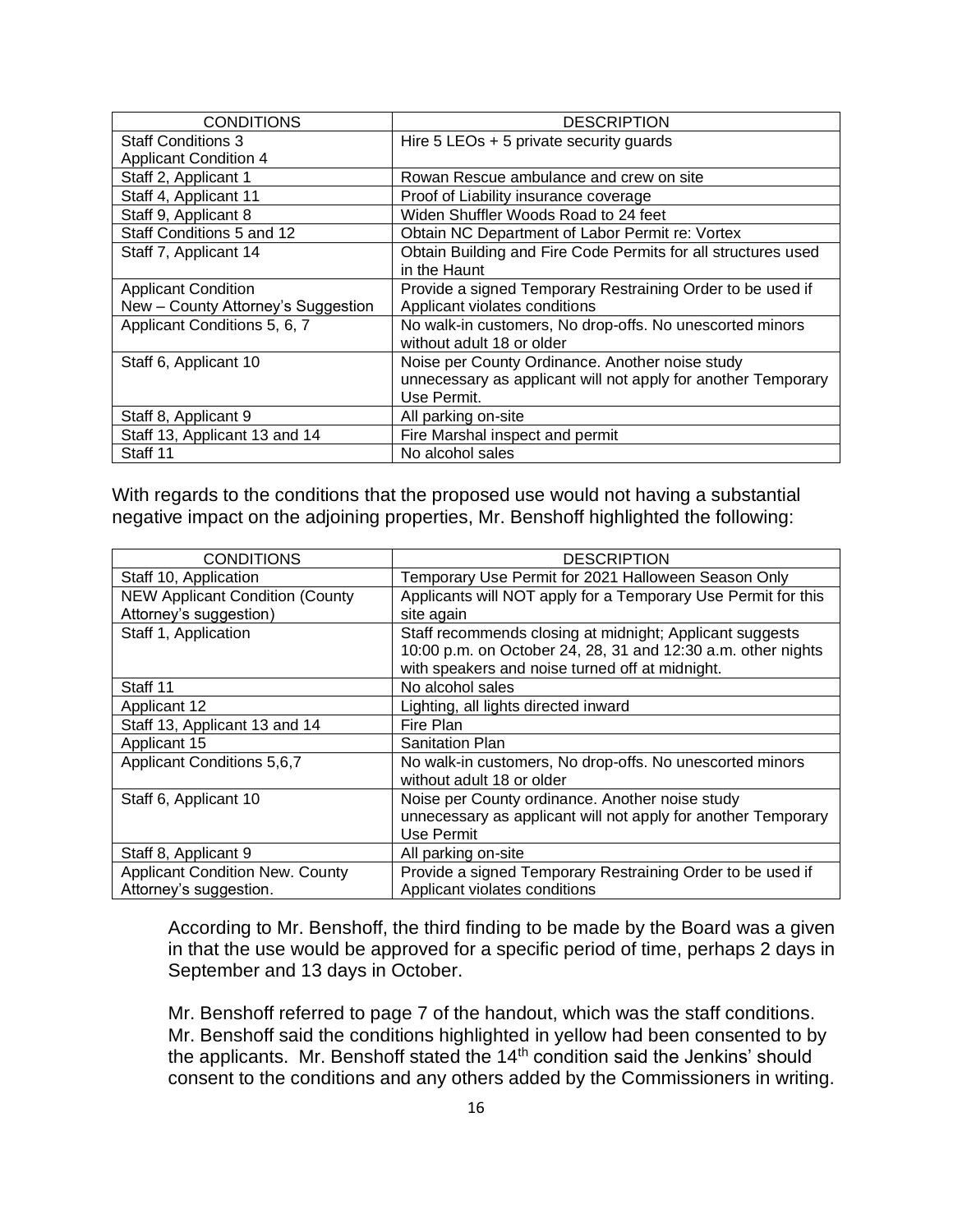Mr. Benshoff said such a requirement was for a conditional district rezoning and not a temporary use permit. Mr. Benshoff said he would not strenuously object to the condition since it was listed.

• Mr. Jenkins said he had been "here" for 10 years and he recalled that last year he was standing before the Board applying for a temporary use permit. Mr. Jenkins said the permit had been approved with less conditions last year and he stated no neighbors had contested the application. Mr. Jenkins said he was previously told the Board did not hold RR responsible for the shooting that had occurred on opening night last year. Mr. Jenkins said there had never been a complaint regarding public safety other than the one night. Mr. Jenkins felt he was being held responsible as a result of the incident.

Mr. Jenkins said he had tried to address all the concerns pertaining to safety and to traffic.

• Attorney Richard Yeoman from Iredell County said he was representing the neighbors who were opposed to the temporary use permit for RR. Mr. Yeoman provided a power point, as well as a handout of the slides that were used in the power point.

Mr. Yeoman said there had been discussion about the temporary use permit issued in 2020. In reviewing the paperwork for the 2020 permit, Mr. Yeoman noted RR was instructed to seek a permanent zoning change, which had been denied earlier today. Mr. Yeoman said it was apparent in reading the documentation that the Board did not plan to allow further temporary use permits for RR and he took the position the current temporary use application could be denied on the basis that it was against the Board's 2020 directive.

Mr. Yeoman said there was no need to review all of the slides as they had already been discussed. Mr. Yeoman said he would focus on the following points:

- Dangers to Public Health, Safety, and Welfare
- $\triangleright$  Negative Impact on the Neighborhood
- $\triangleright$  Temporary vs. Permanent
- $\triangleright$  Repeated and Flagrant Noncompliance

Mr. Yeoman said what had been seen in the past was a blatant disregard for the conditions and directives by the Board.

Mr. Yeoman referred to the unpermitted buildings that persist on the property and as outlined in the chart by Mr. Muire. Mr. Yeoman asked how the unpermitted structures were consistent with the public health, safety, and welfare. Mr. Yeoman also pointed out the application did nothing to address traffic concerns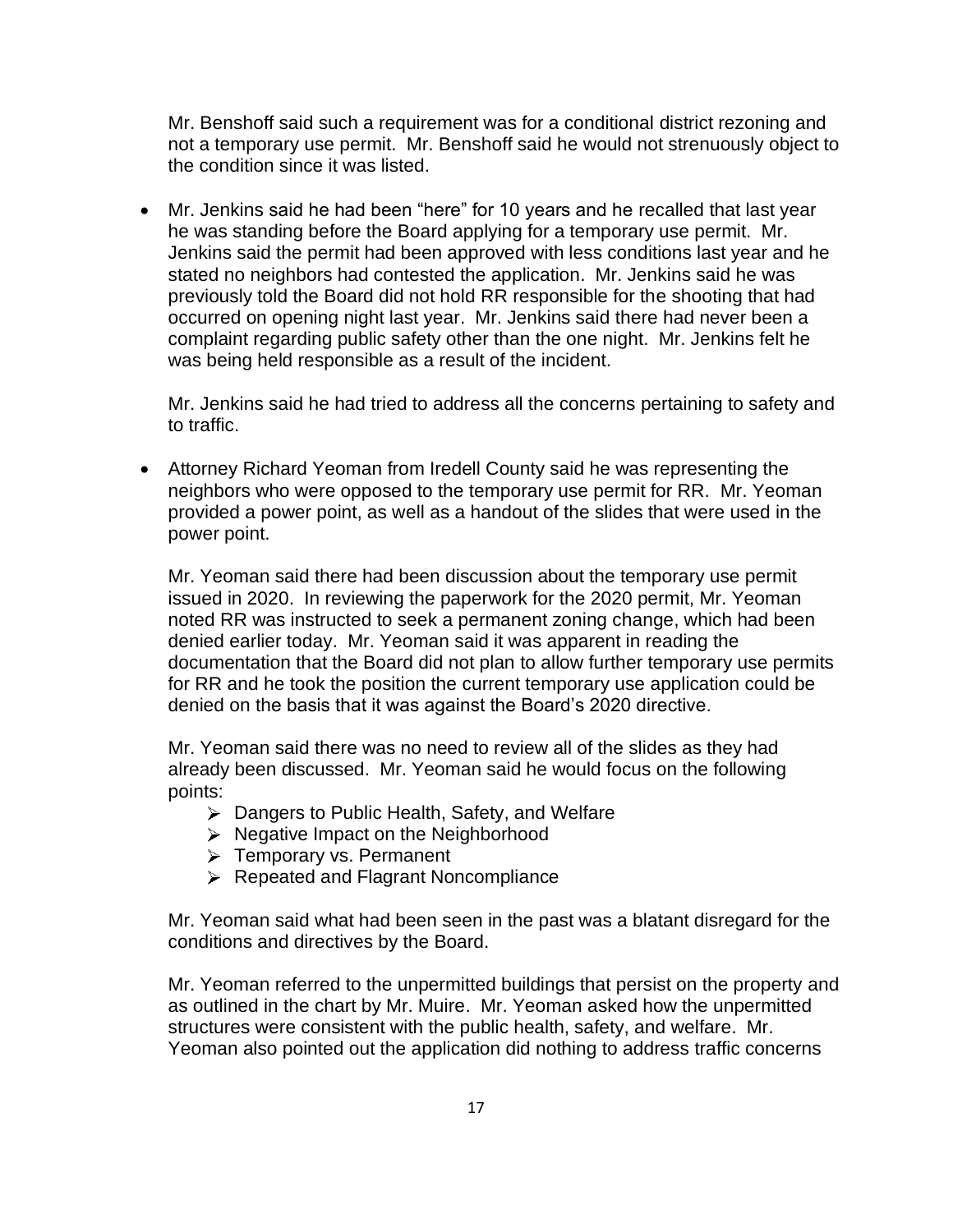which were especially troubling given the inability for emergency services to reach the site following the shooting on September 26, 2020.

Mr. Yeoman discussed the neighborhood impact and the fact that a petition had been submitted by 156 neighbors against the proposed zoning change. Mr. Yeoman described the venue as a large commercial enterprise the Jenkins' had chosen to operate in an exclusive single-family residential area. There was noise, trash and property damage to neighbors as a result of RR and creating an intrusion into neighbors' privacy and sense of security. The use was also not consistent with the East Rowan County Land Use Plan.

Continuing with the power point, Mr. Yeoman stated the use was not a temporary or seasonal operation. Mr. Yeoman noted that by Mr. Jenkins own admission, RR had been operating for 10 years. Mr. Yeoman said of those 10 years, only 3 had been with the approval of the Commissioners with a temporary zoning permit. The remainder of the time RR operated without permits and outside of the law, which he stated was unacceptable.

In 2017, when the first temporary application was granted, there was a list of 6 conditions provided. However, based on the lack of approved permits for the structures used in the haunt, all of the conditions were not met. There were many buildings open to the public without proper permits, or inspections by the Fire Marshal. Operations were supposed to be limited and the hours of operation were repeatedly violated.

Mr. Yeoman said the applicant wanted to talk more about new conditions and how the application would change; however, Mr. Yeoman was focused on the past and how RR had approached the past conditions that were issued by the Board. Mr. Yeoman felt the disregard of those past conditions was the best evidence of what could be expected of RR going forward.

Other examples provided by Mr. Yeoman was that a permit issued in 2017 by the Board was to last for 2 years and only be for a period of time in September and October for Halloween. Mr. Yeoman said the event turned into a Halloween Carnival and something very different happened than what was anticipated. In addition, Mr. Yeoman said there were events that occurred in February for Valentine's Day and Saint Patrick's Day in March, as well as mud bogs in the summer. Mr. Yeoman noted some of the events continued into 2019 and 2020 despite the fact there were no permits issued for those years.

Mr. Yeoman said Mr. Jenkins had admitted there were times he had been unable to meet the condition for the number of law enforcement that was to have been onsite, and also having guests to leave RR by midnight, etc. Mr. Yeoman said RR's website listed multiple examples on the conditions being violated.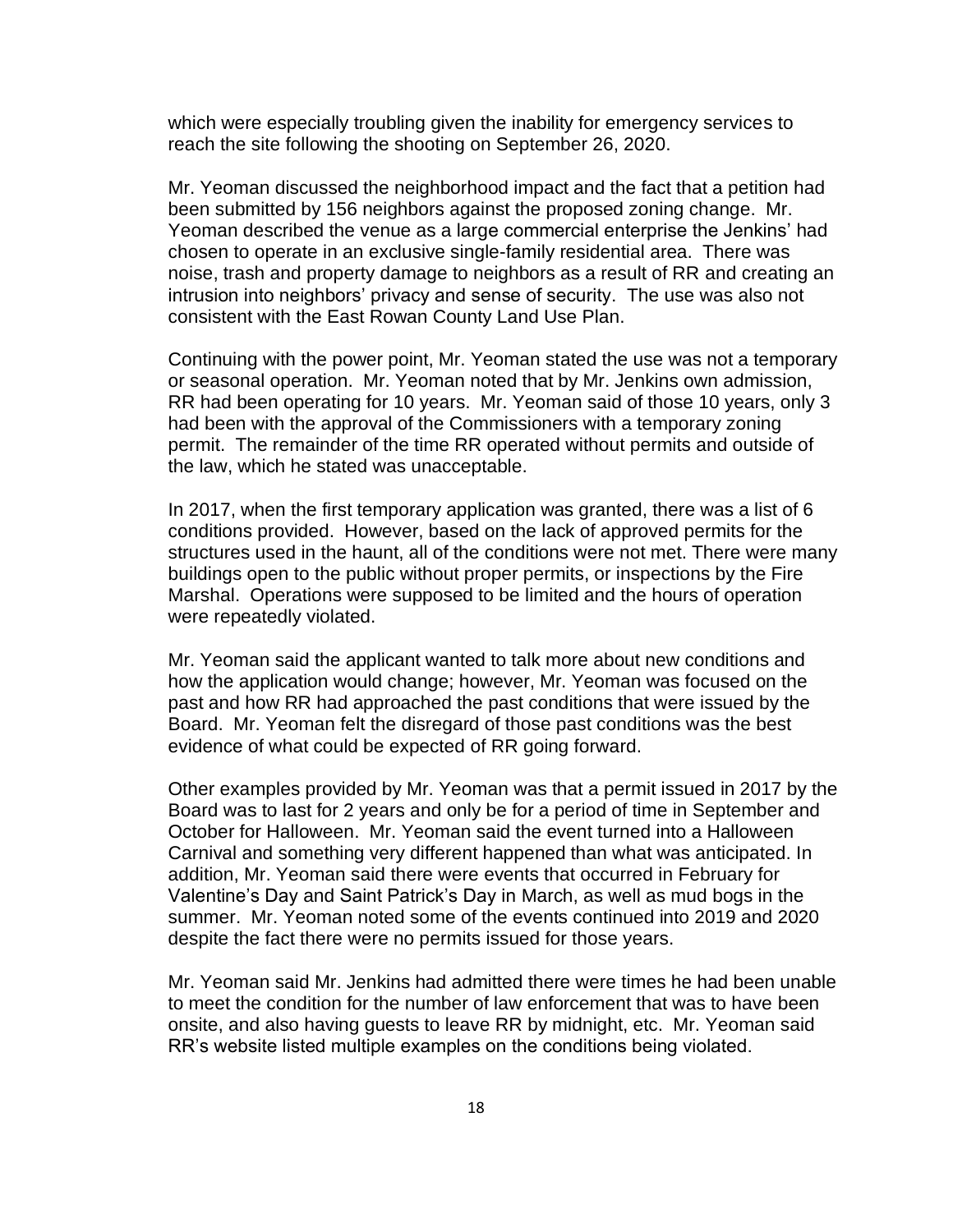In closing, Mr. Yeoman stated that for the 10 years RR had been operating, temporary permits had only been obtained twice for 3 seasons. Mr. Yeoman said RR had had years to get everything into compliance and to get the zoning, or, move to a new location. Mr. Yeoman said RR was asking the neighbors to bear the brunt of a year-round RR. Mr. Yeoman asked that the petition be denied.

Chairman Edds stated the Board would now discuss the findings and conditions and either grant, deny or table TEMP 01-21.

Commissioner Caskey referred to the condition for no alcohol sales and said at the last meeting the Commissioners were told there was no alcohol at RR. The County had since found out that alcohol had been sold at RR events. County Attorney Jay Dees responded that he thought a local brewery had set up on the site and sold the alcohol for St. Patrick's Day. From his seat in the audience Mr. Jenkins confirmed this to be true.

Commissioner Klusman asked if the property owner was required to get an ABC permit for alcohol sold on their property by an outside entity. Mr. Dees said he did not know the ABC rules. Mr. Dees said the general note was that no alcohol was to be sold at RR whether it was by a third party or not.

Mr. Jenkins responded that the breweries had to buy an event license. Mr. Jenkins reported the breweries took the money and RR did not make a dime from any alcohol sales. Mr. Jenkins said the breweries got the ABC permit and were vetted by the ABC.

Commissioner Klusman pointed out the applicant had agreed to have 5 law enforcement officers (LEO) and 5 private certified security guards on site. Commissioner Klusman said she did not see any notations that if the required number of officers was unavailable, RR would not be open. Mr. Benshoff responded, "It doesn't say that." Mr. Benshoff said RR proposed a condition that if RR could not get 5 LEO that RR be allowed to hire 3 private security guards for each LEO slot not filled. Mr. Benshoff said this was a suggested alternate condition. Mr. Benshoff said, "If you're asking that all the conditions say they have to be met, I believe that is understood; I believe that is implied.

Mr. Dees said the conditions are implied that if Mr. Jenkins did not have 5 LEO from Rowan County then RR cannot operate.

Commissioner Klusman again questioned the substitutions for LEO. Mr. Benshoff said the substitution would only be made if LEO were unavailable. Mr. Benshoff used an example of RR hiring 4 Sheriff's deputies and 5 private security officers, plus 3 more private security officers for a total of 8 private and 4 LEO. Mr. Benshoff said the suggested condition from RR was on page 3, #1.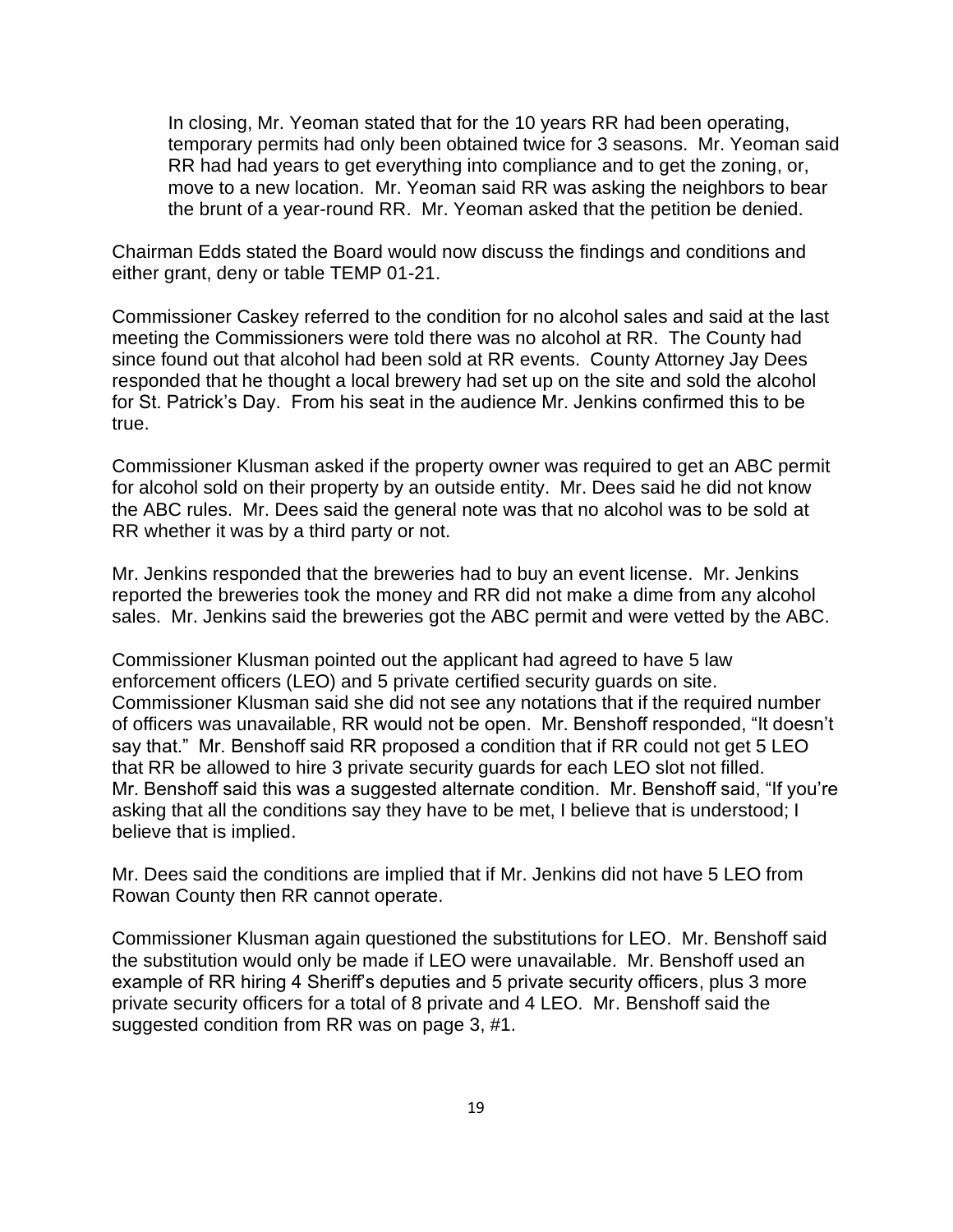Commissioner Klusman sought clarification regarding the LEO issue. Commissioner Klusman asked if no LEO were available, if the evening's operations would not continue. Mr. Benshoff said that was the implication. Mr. Benshoff said the staff had suggested conditions and the Jenkins' had suggested conditions.

Commissioner Klusman said she understood; however, at the last meeting she had asked a lot of safety questions. Commissioner Klusman said at the last meeting she had asked a most pertinent question, which was if there were not enough LEO, would RR be open. Commissioner Klusman said Mr. Jenkins had said yes and then retracted his answer.

Commissioner Klusman felt it was a major issue if the applicant was asking the Board to approve the use of substitutes for LEO. Mr. Benshoff said, only if we cannot get the required number of LEO, which was discussed at the last meeting. Commissioner Klusman said this was an issue for her. Commissioner Klusman said she was hearing the answer to her question to be, "If there are no LEO but you have the other private security people, you will open." Mr. Benshoff responded, "If that is what the condition says." Commissioner Klusman asked if the answer was "implied or did it need to be in writing?"

Mr. Dees said RR was proposing their own condition that if RR could not get LEO, they would substitute with their own private security officers. Mr. Dees said if the Board felt there needed to be LEO with arrest authority on site, the Board could impose the condition. Mr. Dees explained that RR was just proposing an option.

Commissioner Klusman asked about the process and timeframe for obtaining restraining orders. Mr. Benshoff said if the process had been consented to by Mr. Jenkins in advance, it would make the process easier; however, it would depend on the availability of a judge to sign the order.

Mr. Dees said the worst-case scenario would be if there was a violation over the weekend. Mr. Dees said the County would file for injunctive relief on Monday morning to stop the event from occurring on subsequent weekends. Mr. Dees said he had suggested the consent as a means of enforcement to make it easier to get the initial relief to stop the event. Mr. Dees confirmed to Commissioner Klusman that if a condition was violated on a Friday night, the operation would continue to Monday morning. Mr. Dees said there were other intervening methods that could be used; however, one could safely predict that Monday morning would be the first chance for relief.

Commissioner Klusman referred to page 12 and asked Mr. Benshoff to define "substantial" negative impacts. Mr. Benshoff asked Mr. Dees if there were any precedents in Rowan County for "substantial." Mr. Benshoff said he did not want to interpret the County's Zoning Ordinance without giving Mr. Dees the chance to weigh in.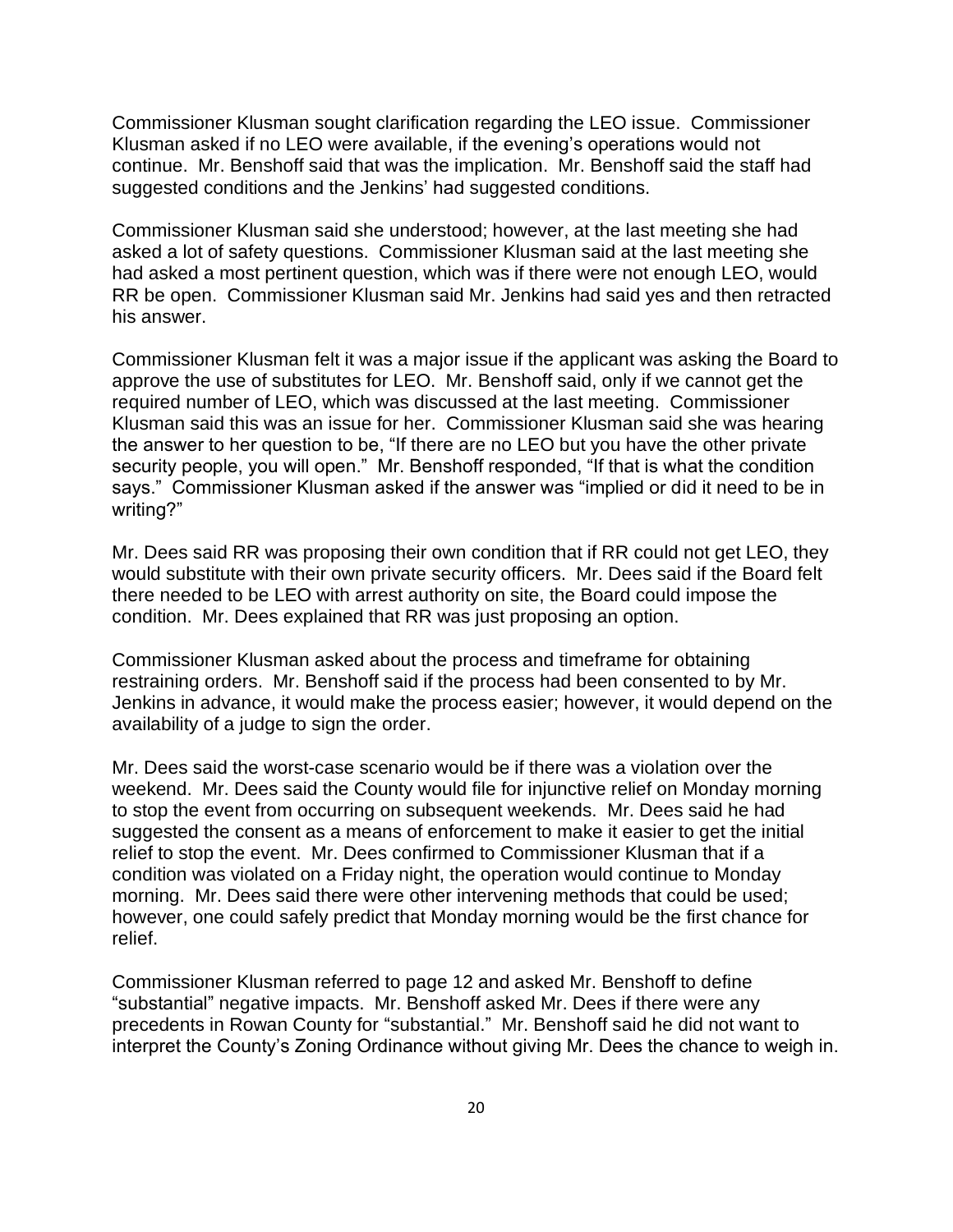Mr. Dees responded that his definition may be different so he would allow Mr. Benshoff to answer the question.

Mr. Benshoff said, "It is more than slight. It has to do with both the amount of the negative impact and the duration of the negative impact. Is it a permanent negative impact or is it temporary? Mr. Benshoff said there were cases that dwelled at great length about "substantial." Mr. Benshoff felt he had provided a good rule of thumb definition.

Commissioner Caskey referred to the proposed condition from RR that it would not apply for a temporary use again at the Shuffler Woods Road property. Commissioner Caskey asked if the condition was legally binding for the rest of the Jenkins ownership of RR and that the Jenkins' could never come back with another request for a temporary use permit. Mr. Dees responded that the question was interesting in the manner in which Commissioner Caskey had framed it. Mr. Dees said with regards to real property, the restriction of "forever" was not realistic. Mr. Dees said there should be a realistic timeframe attached that would be enforceable. Mr. Dees said to leave the timeframe open ended was not realistic as a standard to bind an owner for real estate. Mr. Dees said if the Commissioners chose "to go down that road", the condition should probably have a time limit on it.

Mr. Jenkins responded, "We will never apply for another conditional use, temporary use permit for that property because we will not be there after this year. Our property will be sold as of November 1st."

Commissioner Caskey questioned the list of RR structures that had been approved or still needed approval. Mr. Jenkins discussed the uses for some of the structures. Mr. Jenkins said the structures used for storage would be padlocked. Mr. Jenkins said the Asylum building had been approved through Thomas O'Kelly (Director, Rowan County Building Inspections).

County Manager Aaron Church interjected that Mr. Jenkins meant the "plan review" was approved; however, the structure was never inspected. Mr. Church said Mr. Jenkins did not follow through and have the building inspected and the permits issued. Mr. Church said part of a plan review was that if you do a commercial building, you go to Building Inspections and present a plan. Mr. Church said the plan may have been approved but the building was never permitted by Rowan County to be occupied.

Mr. Jenkins said Mr. Church was correct; however, Mr. Jenkins stated he had been told by Mr. Muire not to go any further after plan review, which was why he stopped. Mr. Church said the fact remained the buildings have never been permitted to be occupied for commercial use.

Commissioner Caskey said according to the staff report, the only structure permitted and approved for occupancy was the structure identified as #1.0 (Haunted House).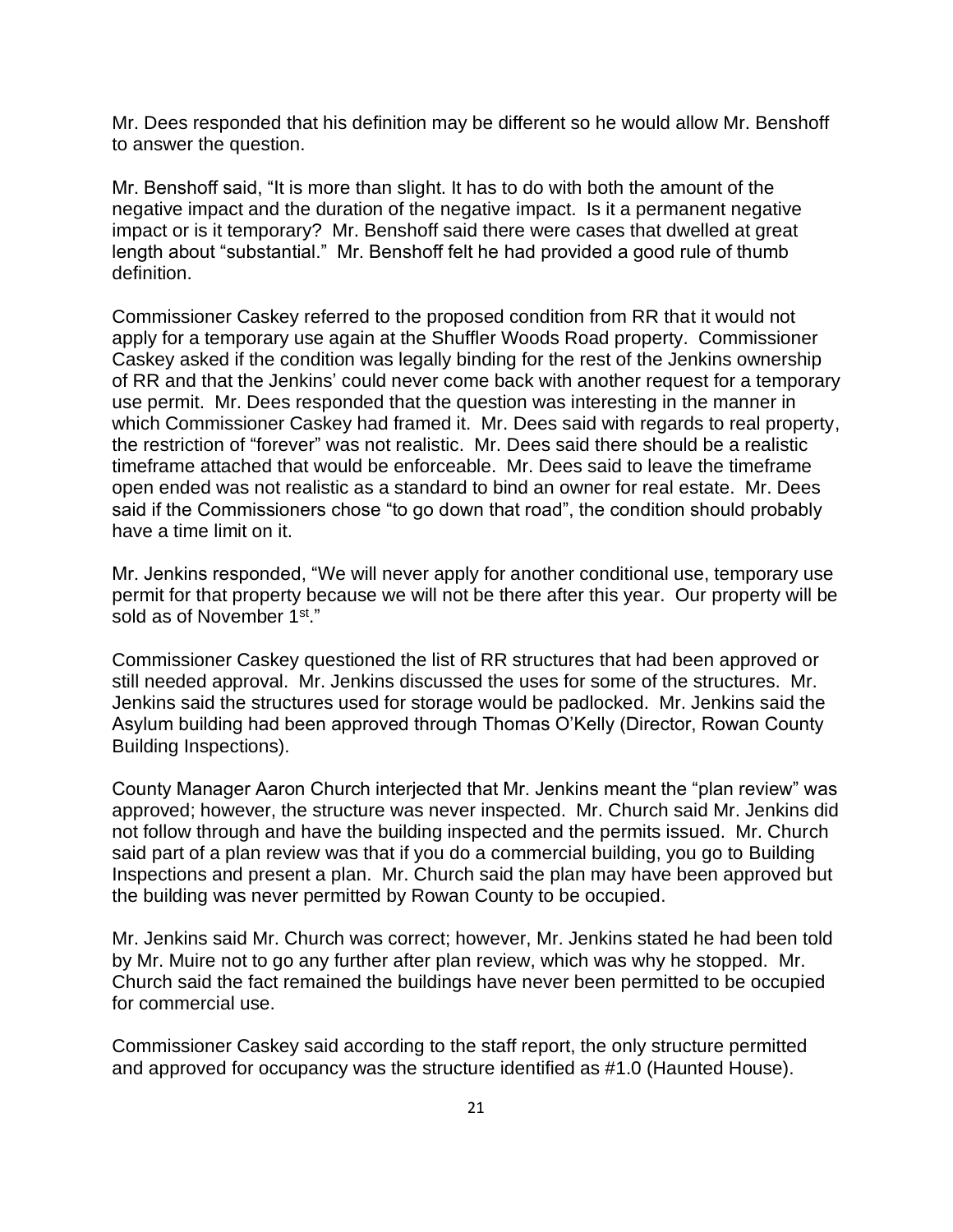Mr. Church confirmed to Commissioner Caskey that only 1 structure out of 20 was legally approved/permitted.

Mr. Muire clarified the statement made by Mr. Jenkins which alleged that Mr. Muire had told him not to go any further. Mr. Muire said he had told Mr. Jenkins not to go any further at the beginning of the rezoning application (public hearing held on August 16, 2021) because Mr. Jenkins had wanted to start making road improvements. Mr. Muire emphasized those instructions did not negate the fact that structures had been there without permits and more added in 2017, 2018, 2019 and 2020. Mr. Muire said he did not want the Commissioners to be misled by what Mr. Jenkins had just stated.

Mr. Church added that if one counted the number of buildings on the document Mr. Benshoff handed out, the numbers did not add up to what staff had seen during the site visit. For example, the attorney's document did not show there was a mineshaft and did not show several other buildings.

Mr. Jenkins said the mineshaft was on the list to be demolished on the application.

Mr. Church reiterated the plan before the Board did not include the mineshaft as was prepared by RR's engineer.

Chairman Edds said the Board must grant, deny or table the request. Chairman Edds said while he did not wish to cut off Mr. Jenkins "cold turkey," the bottom line was the Board was being asked to ignore too much to give Mr. Jenkins another temporary permit.

Commissioner Caskey said of all the structures at RR, only one had been properly permitted. Commissioner Caskey said people had been going through the buildings and he wondered what kind of liability the County would have if one of the structures collapsed on people, such as the mine shaft. Commissioner Caskey said there were too many questions for him to approve the application.

Commissioner Klusman said safety was her biggest issue. Commissioner Klusman said the fact there would not be a second way in/out of the site; the fact there were so many structures that had not been approved; the fact of the shooting incident that happened last year. Commissioner Klusman said in talking with the law enforcement officer that responded, she had gotten a much different picture than what had been presented at the last Commission Meeting. Commissioner Klusman said she did not take it lightly when a Sheriff's Deputy tells you he was afraid for his personnel.

Commissioner Greene said he understood the decision was the Board's job. Commissioner Greene stated Mr. Jenkins had been holding RR for 10 years and had one incident that was not of his making. Commissioner Greene said he wished there was a way to let RR operate, close down and move, which was what Mr. Jenkins indicated he planned to do.